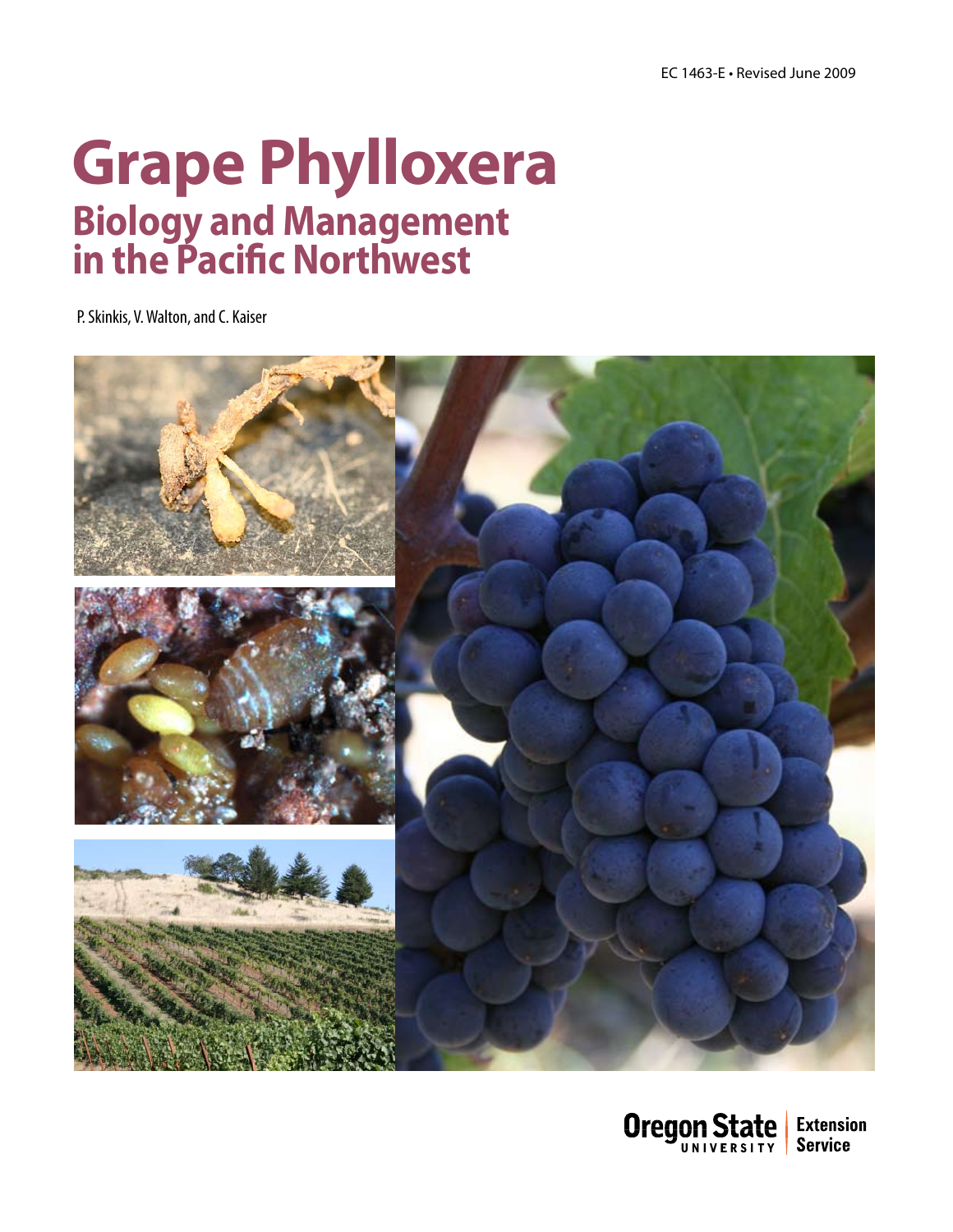### **Contents**



| Chapter 6. Replanting Options for Establishing Phylloxera-resistant Vineyards 15 |  |
|----------------------------------------------------------------------------------|--|
|                                                                                  |  |
|                                                                                  |  |
|                                                                                  |  |
|                                                                                  |  |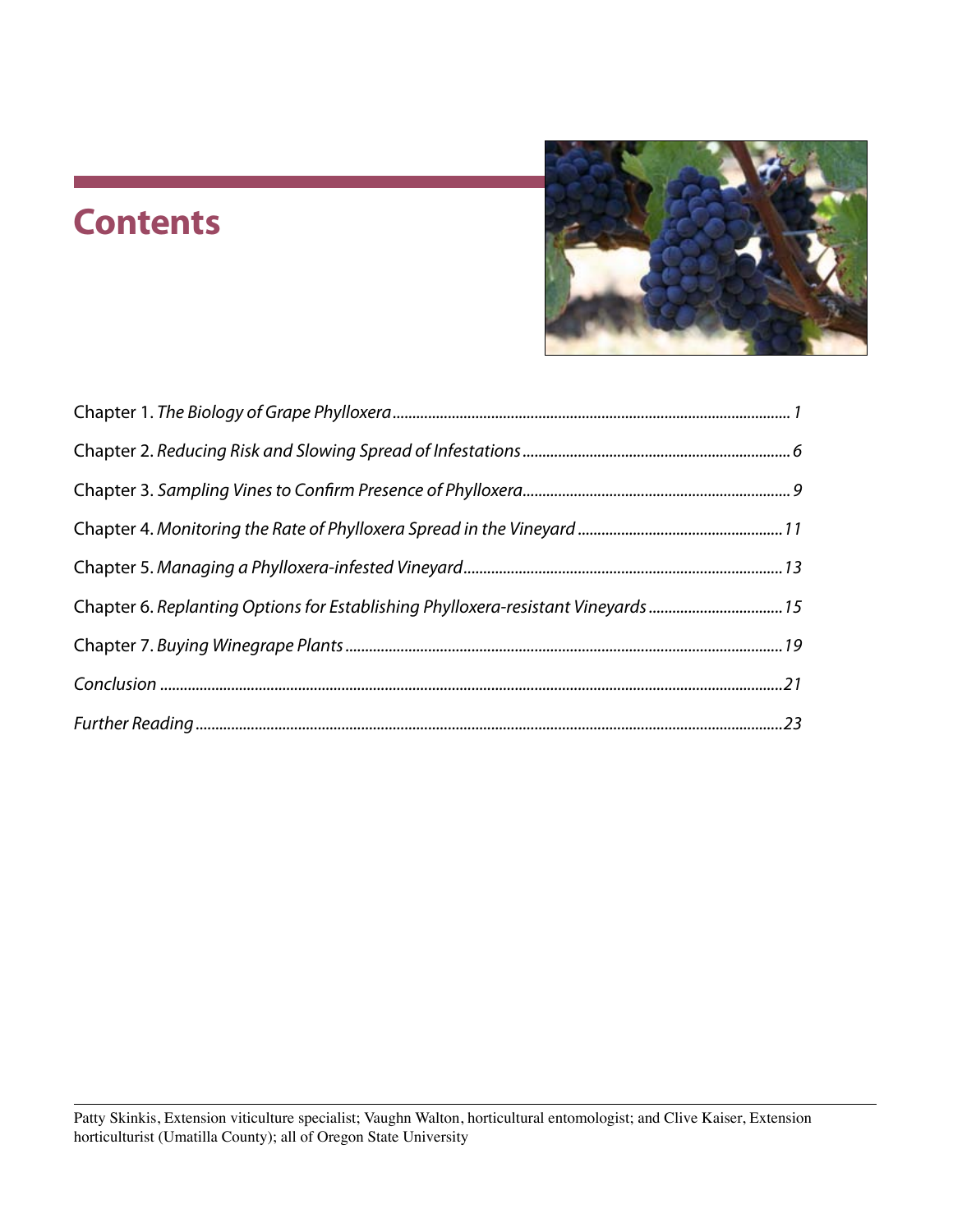# **The Biology of Grape Phylloxera**



#### **Name**

*Daktulosphaira vitifoliae* (Fitch) **Synonyms**

*Daktulosphaira vitifolii* Shimer *Viteus vitifolii* Shimer *Peritymbia (Phylloxera) vitifolii per C.B. vastatrix* (Planchon) *P. pervastratrix* (Börner) *Phylloxera vitifoliae* (Fitch)

rape phylloxera, *Daktulosphaira vitifoliae* (Fitch) (Homoptera: Phylloxeridae), is an aphidlike insect that feeds aggressively on grape roots. Phylloxera is native to the eastern and southeastern United States, where native American grape species coevolved with the insect.

The American grape species *Vitis rupestris*, *V. berlandieri,*  and *V. riparia* are resistant to phylloxera. In contrast, the American grape species *V. labrusca*, *V. aestivalis,* and *V. vulpina* are susceptible to phylloxera. European winegrapes, *V. vinifera,* are the most susceptible.

There is no way to eradicate phylloxera from an infested vineyard. It will eventually kill susceptible grapevines. The only way to manage an infestation in the long term is to replant the vineyard to vines grafted to a resistant rootstock (see Chapter 6).

#### **History**

Phylloxera was first found on grape roots in California in the 1850s. In 1860, the pest was introduced to France on American *Vitis* species vines, which had been

imported for use in grapevine breeding programs due to their resistance to powdery mildew*.* By 1900, two-thirds of all *Vitis vinifera* vineyards in Europe had been destroyed*.* Since then, phylloxera has spread to most grape-growing areas of the world, including New Zealand, Australia, South Africa, South America, Canada, and the United States.

Phylloxera has been in the Pacific Northwest for decades. It was first discovered in Oregon in 1955; however, it was not identified in commercial vineyards until 1990. In 1988, phylloxera was positively identified at eight sites in Washington, one of which was a *V. vinifera* vineyard. Phylloxera is now distributed throughout every major grape-producing region in Oregon, with the exception of Umatilla County, which is part of the Walla Walla American Viticultural Area (AVA).

For more information on the devastation caused by phylloxera throughout the history of grape production, see *Phylloxera: How Wine Was Saved for the World*, by Christy Campbell (see page 23).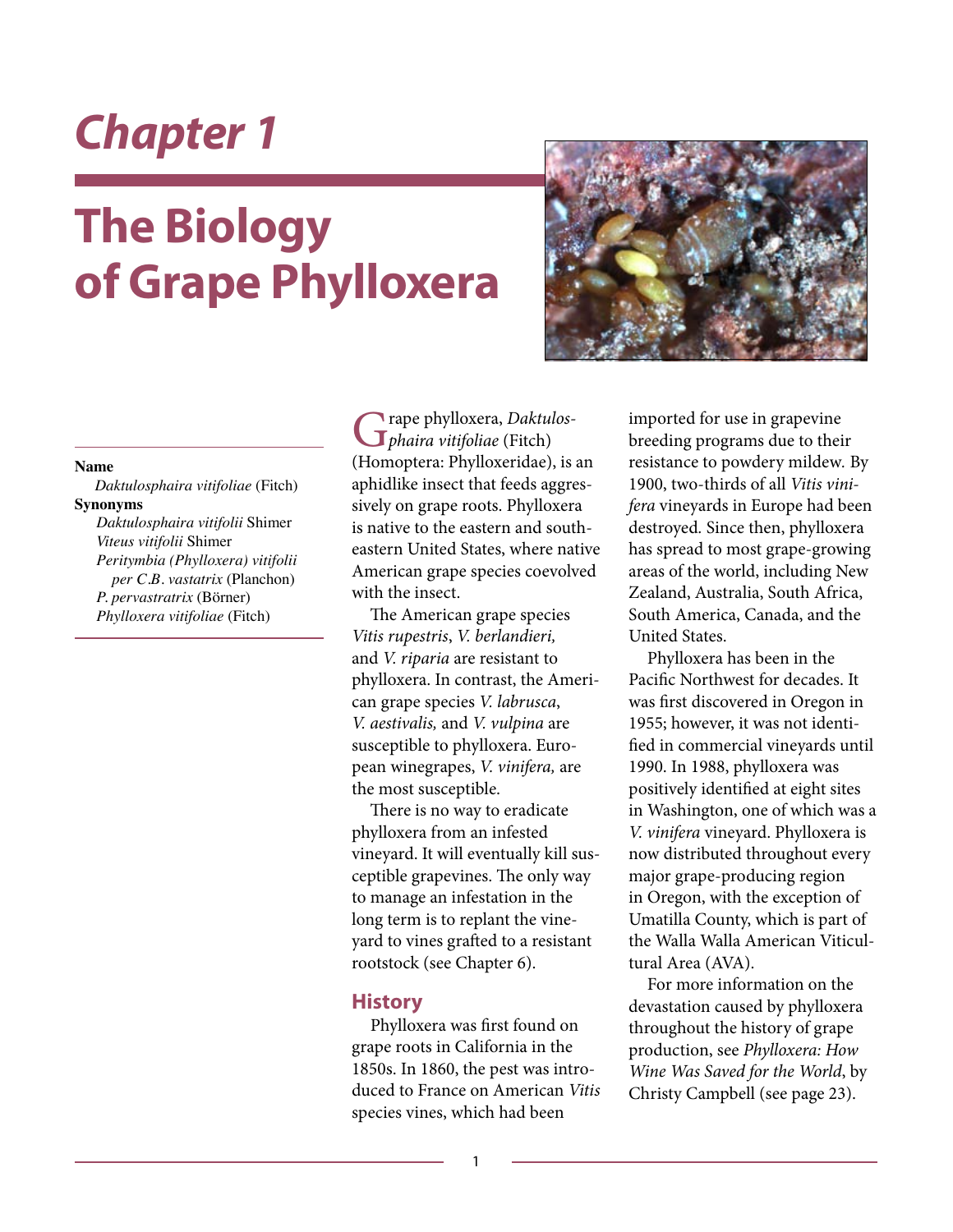### **Life cycle**

The full life cycle of phylloxera involves migration from the roots to the leaves and then back to the roots (Figure 1). The life cycle includes both sexual and parthenogenetic (without mating) reproduction.

In the full life cycle, phylloxera can take four forms, although not all of these forms have been identified in Oregon or the Pacific Northwest:

- • Wingless, root-feeding form (radicoles)
- Winged form (alates)
- Wingless sexual form
- Wingless, leaf-galling form (gallicoles)

On *V. vinifera* grape cultivars, phylloxera normally infests only the underground parts of the plant and undergoes an incomplete cycle of seasonal development. The leaf-feeding, gall-producing form is not present. In susceptible American *Vitis* species, the full life cycle occurs, including the leaffeeding, gall-producing form.

The ability of phylloxera to form the leaf-gall-producing form probably depends both on the strain of phylloxera and the grape species. Phylloxera strains found in California and most major viticulture areas do not produce leaf-feeding gallicoles. In contrast, phylloxera strains found in the eastern United States generally cause leaf galling on American grape species (e.g., Concord) or on interspecific hybrid cultivars that have American *Vitis* in their genotype (e.g., French-American hybrids such as Marechal Foch).



Figure 1. The complete life cycle of phylloxera.  $L =$  leaf infestation. R = Root infestation. In the Pacific Northwest, infestation occurs primarily on vine roots. The fundatrix hatches from eggs that had overwintered and can start new development of phylloxera colonies. Image reproduced with permission from Granett et al. 2001.

Phylloxera strains from Australia and the eastern United States have also shown galling on *V. vinifera*.

### *Root-galling phylloxera*

The **wingless, root-feeding form** (*radicole***)** is found yearround on vine roots of infected vineyards. Radicoles overwinter in an inactive stage (*hibernant*) or as first- or second-instar nymphs. They begin feeding on the roots as soon as root growth is initiated in the spring. The rate of development depends on vine sap flow, grape root growth, vine phenology, and numerous environmental factors, including humidity, soil temperature (45 to 65°F), and air temperature.

During the summer, larvae (known as crawlers) develop into adult females within 2 weeks. Throughout the summer, these females lay up to 400 eggs

parthenogenetically in bundles on the roots. Eggs hatch within 10 days, producing new crawlers.

Crawlers are mobile, but they leave the root where they hatched only if a high phylloxera population has created feeding competition or when a vine is near death. In this case, they travel on the soil surface or through cracks in the soil to infest new roots. They also can climb the vine and be blown by the wind for considerable distances.

Crawlers are most numerous in late summer to early fall when temperatures are optimal for reproduction. Adults, eggs, and crawlers are easiest to detect by digging up grape roots at this time or later in the season (see Chapter 3). The risk of spreading the insect is also greatest at this time (see Chapter 2).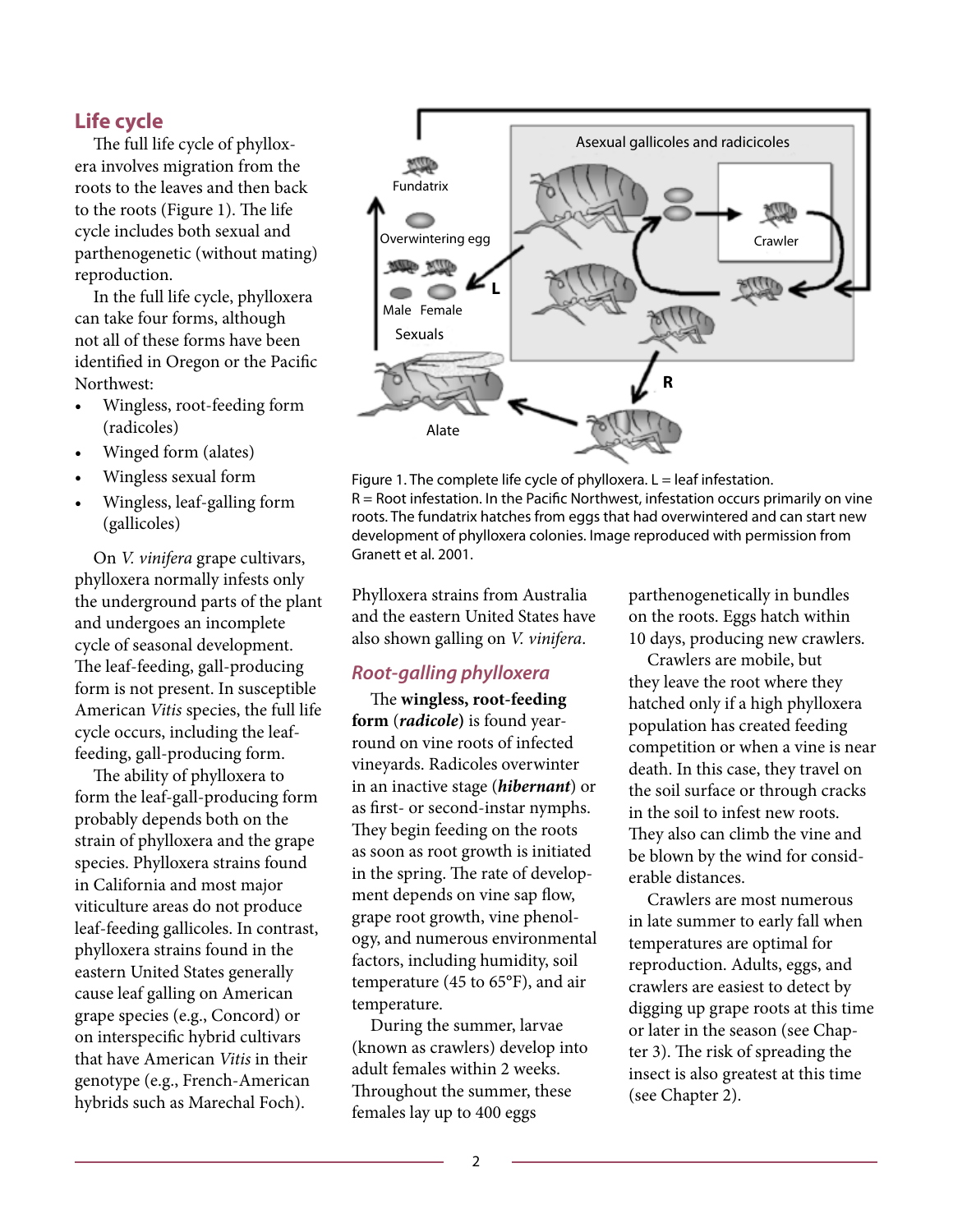Most larvae that hatch in the fall enter the overwintering stage (hibernant) soon after hatching and become brown and inactive. Alternatively, they may overwinter as first- or second-instar nymphs on nodules or galls on vine roots.

During late summer, some crawlers may develop into winged nymphs, called *alates*. The reasons for alate formation are not fully understood, but it may be a response to crowding pressure (high populations on the roots) or to high soil temperatures. This form lives only a few days. During this time, it flies and deposits two to six eggs on woody areas of the grapevine such as the trunk. These eggs hatch, producing the **wingless sexual form**. Eggs differ in size, and the larger ones produce females.

The wingless sexual forms develop without feeding, since they lack functional mouthparts. Following four molts, they are mature and mate. Fertilized females then lay a single egg in bark cracks or crevices. This egg survives the winter and may hatch in spring. Although it was previously believed that this egg gives rise to the leaf-galling form in the spring (see below), research now suggests that this is not the case (Granett et al. 2005).

### *Leaf-galling phylloxera*

In addition to the radicole life cycle described above, phylloxera can live out another stage of its life cycle on leaves. This form is the *gallicole* and is generally observed on American *Vitis* species (not on *Vitis vinifera*). Gallicoles hatch in



Figure 2. Phylloxera female (center) and eggs found on vine roots of an Oregon vineyard.

the spring (as early as bud break) from eggs that were laid in the soil by the final generation of gallicoles the previous fall (Granett et al. 2005). The resulting gallicole emerges from the soil and migrates to young leaf tissues, where it feeds and forms a gall to house its eggs. A gall proliferates to the underside of the leaf but opens to the top of the leaf. About 400 to 600 eggs are laid parthenogenetically inside each gall.

After hatching, crawlers leave the gall and move to the soil or begin new leaf galls. There may be four to six generations of gallicoles per growing season. Individuals of the final generation drop to the ground, burrow into the soil to a depth of 4 feet, and infest the roots. The eggs they lay in the soil will hatch the following spring, restarting the cycle.

On many American grape species, the foliar life cycle is predominant, and the root form is secondary (Downie et al. 2000). This galling, if severe, reduces the photosynthetic ability of the vine, but it generally is not of major concern unless there are large

numbers of galls per leaf. Up to 20 galls per leaf have resulted in decreased photosynthesis and berry development of Seyval grapes (McLeod 1990).

Gallicoles occur on the American grape species *V. labrusca* and *V. aestivalis*. They have not been found on *V. riparia*. Also, they have not been observed in rootstock vineyards in Oregon or California.

### **Identification**

The root-infesting form of phylloxera (*radicole***)** is found year-round on roots. Adult radicoles are difficult to detect because of their extremely small size: 0.7 to 1 millimeter ( $\frac{1}{30}$  to  $\frac{1}{25}$  inch) long and 0.4 to 0.6 millimeter wide.

On fresh, vigorous roots, immature radicoles vary from pale green, yellowish-green, or olive green to light brown. On weakened roots, immature radicoles are brown or orange. Adults (Figure 2) become brown or purplish-brown, no matter what kind of roots they have fed on.

Eggs are found on the roots throughout the summer (Figure 2)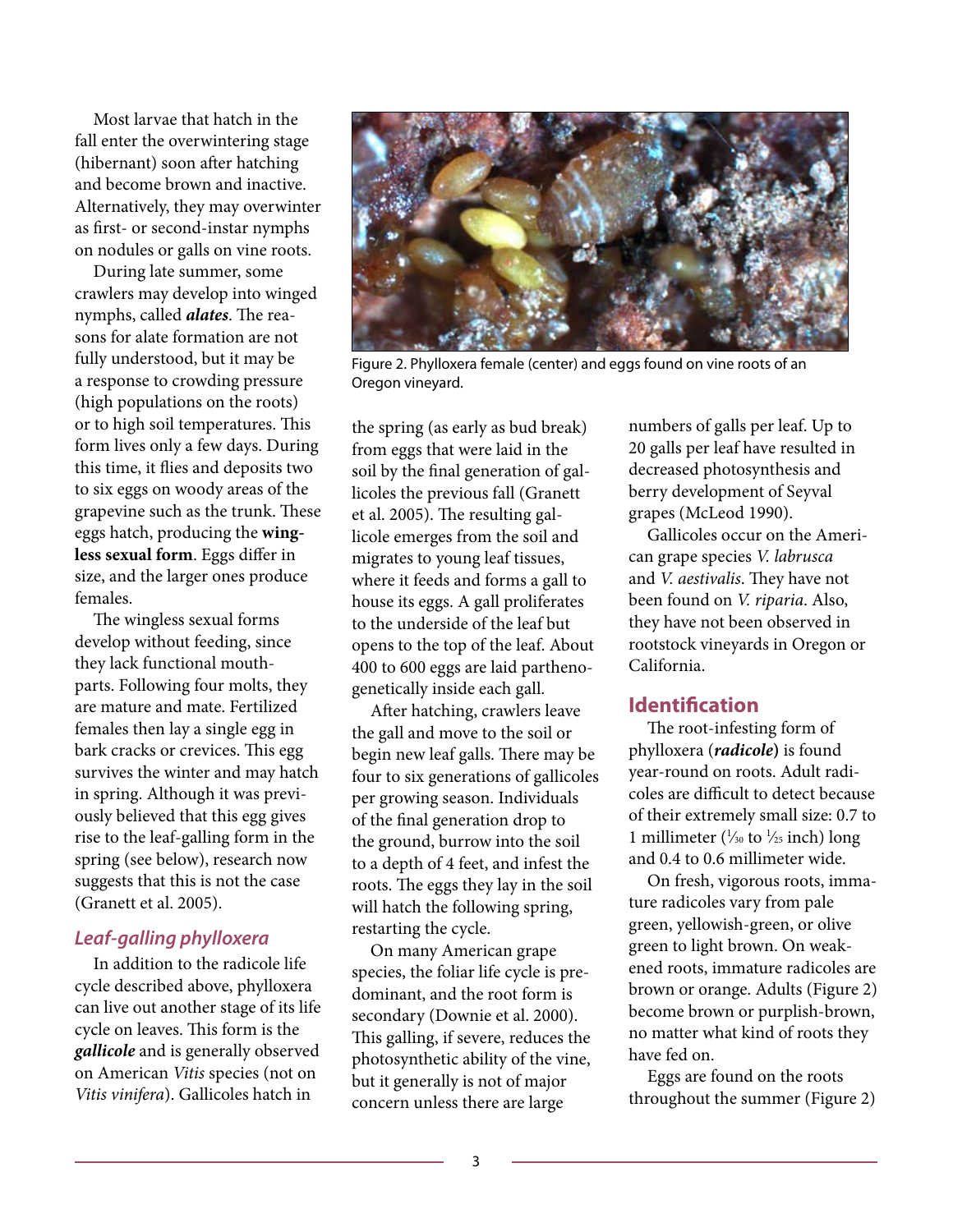and are yellow. Newly deposited eggs are lemon yellow and oval (0.5 to 0.7 mm long and about half as wide).

### **Injury**

Phylloxera damages *Vitis vinifera* grapevines by feeding on roots, eliciting gall formation. Feeding generally occurs on the tips of the rootlets, resulting in the formation of yellowish-brown, hook-shaped swellings or galls known as nodosities (Figure 3). These galls may engulf the insect's body. In most cases, the swelling stops rootlet growth, and the infested portion of the root eventually dies.

Feeding on larger roots causes rounded swellings (tuberosities), which give the root a warty appearance. The tuberosities may also decay, further weakening the vine.

It is believed that phylloxera inject toxic saliva or gut contents —amino acids and/or waste

products—into the root during feeding, thus inducing gall formation. Alternatively, the feeding process may stimulate the plant to release hormones, such as auxin, that initiate the gall.

Root injuries impair absorption of nutrients and water, causing a decline in vine vigor and productivity. Secondary fungal infections and subsequent feeding by other insects and mites also hasten decomposition of roots.

Above-ground symptoms are an indirect result of root damage. Symptoms are visible as low-vigor canopy growth and overall vine decline over several seasons. Foliage is lighter green than normal foliage. Often, infested vines drop their leaves earlier than healthy vines, or the foliage yellows more quickly.

The severity of above-ground symptoms depends partly on the variety, age, and vigor of the vine; soil nutrient and water status; and site drainage.

### **Damage pattern**

Above-ground symptoms usually appear first as declining shoot growth and reduced fruit set in a small, oval area in the vineyard (Figure 4). However, if phylloxera were brought in on own-rooted (ungrafted) planting material, the entire vineyard block may be weakened.

As the phylloxera spread, the weak areas increase in size, with a progression of weaker vines toward the center of the area. Other areas of infestation may also appear in the same vineyard.

It may take 2 to 5 years from the time of initial infestation for symptoms to appear, depending on vine vigor, method of infestation, and location of the planting. In warm areas such as California, phylloxera can have four or five generations per season, and vineyards may decline quickly (in as few as 3 to 5 years). Oregon likely has only two or three generations of phylloxera per season, which



Figure 3. Root galls (nodosities) form at the end of young roots due to phylloxera feeding.



Figure 4. Phylloxera infestation spreading through an Oregon vineyard. Notice the oval pattern of affected vines.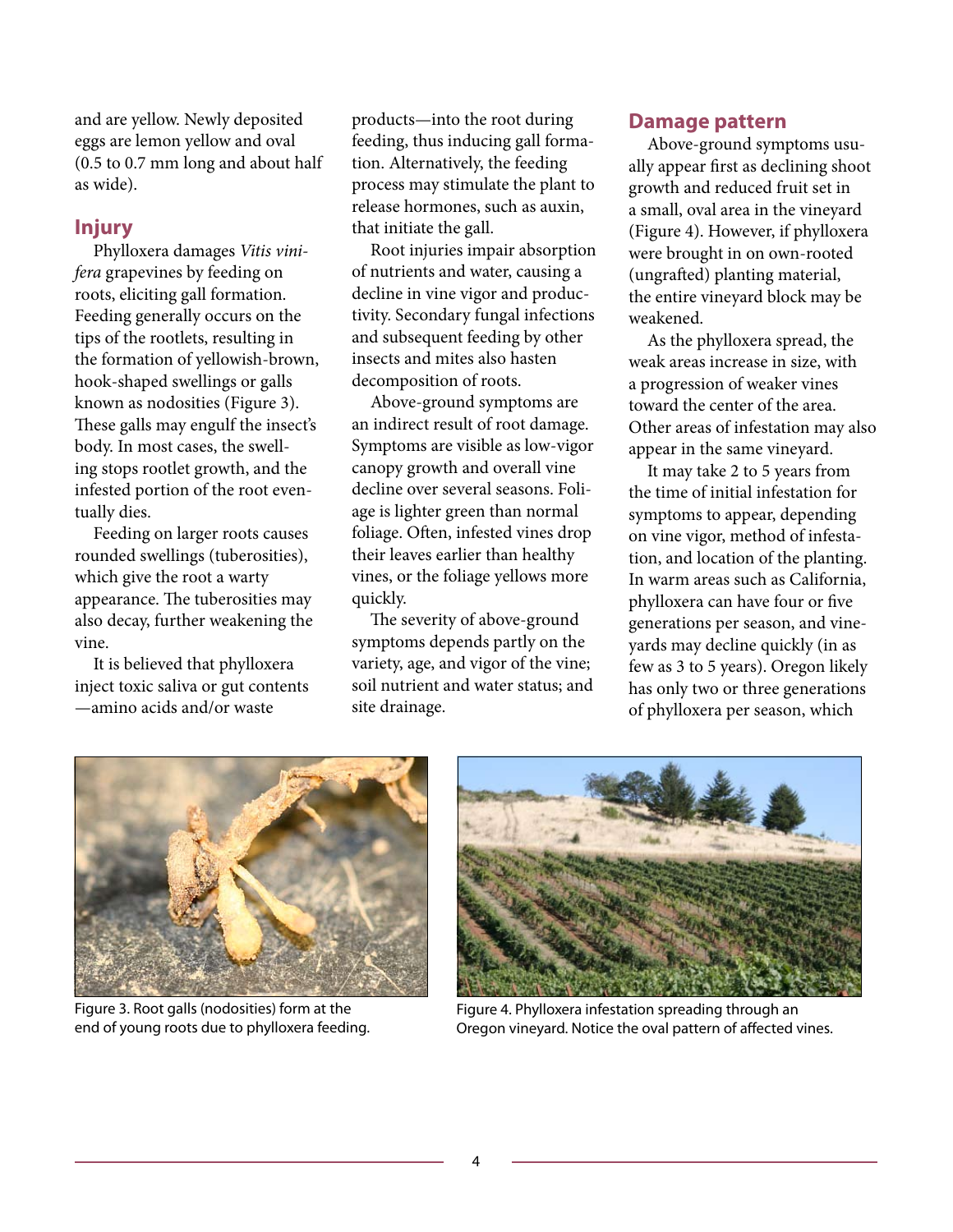may contribute to the observed slower rate of vine decline and phylloxera spread.

Keep in mind that other factors can also cause low vigor and deteriorating vine health:

- Shallow soil or drought. Weakened areas will not spread annually unless erosion is occurring, nor will there be a distinct pattern as is observed with phylloxera.
- • *Armillaria* **(oak root fungus)**. The weak area is circular and related to an old oak savannah, or an oak growing onsite before vineyard establishment, or oaks currently growing adjacent to the vineyard block.
- Viruses. Vines show a general decline of vigor in addition to other symptoms.
- Nematodes. Vines are weakened, but symptoms do not necessarily appear in a circular pattern. If nematodes are suspected, take soil samples and submit them to a lab for nematode analysis.

**Gophers and voles**. Damage to trunks is more random than damage from other causes. There often is evidence of burrows or tracking next to the vine. Physical damage may be visible on the trunk above or just below the soil surface.

Vine sampling (see Chapter 3) can confirm whether phylloxera is the cause of the problem.

### **Factors affecting infestation**

Phylloxera can survive under virtually all climatic conditions tolerated by its host plant. Its development is influenced to a limited degree by temperature, rainfall, and humidity. Waterlogging causes a decline in phylloxera populations.

In California, France, and South Africa, the severity of phylloxera infestions has been shown to be influenced by soil type, with susceptibility to damage decreasing as the proportion of fine and medium sand in the soil increases.

Phylloxera does not cause economic damage in soils with a medium to fine sand content of more than 65 percent. Fine-texture soils, such as clay, generally are more favorable for infestation and damage.

Infested vines live longer in fertile, deep, well-drained soils than in shallow soils or soils with poor drainage. Vines growing in heavy, shallow soils succumb to infestation most rapidly. Heavier soils contract and crack when drying, and these openings allow the insect to crawl to and infest root systems.

Vigorous vines in a healthy vineyard do not succumb to phylloxera attack as quickly as weak vines. Differences in vine vigor can be the result of several factors, including climate, cultivar, site differences, and cultural practices (e.g., pruning and training, fertilization, and irrigation).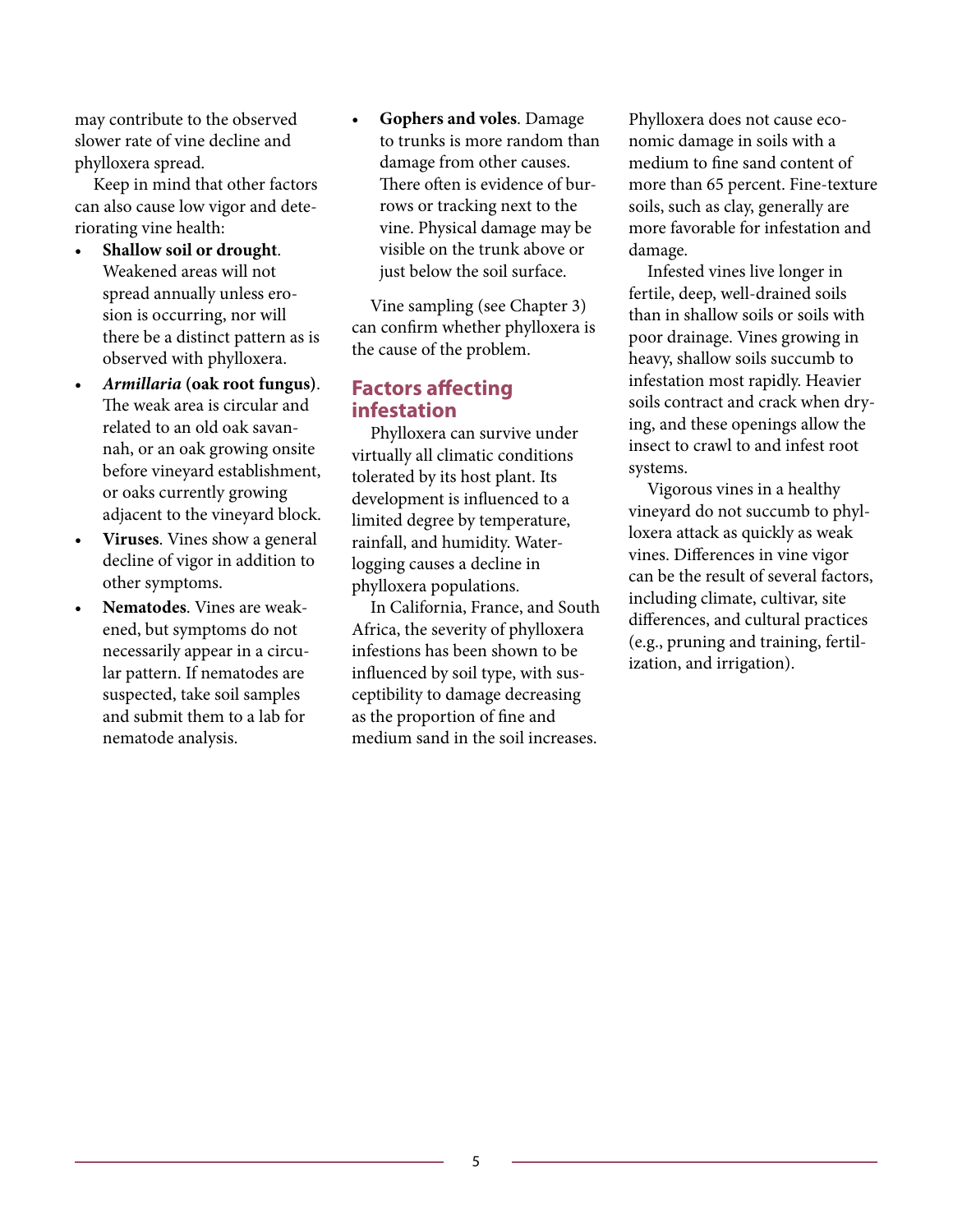# **Reducing Risk and Slowing Spread of Infestations**



- **n** Plant phylloxera-free vines.
- $\blacksquare$  Restrict the movement of soil.
- $\blacksquare$  Adopt sanitation procedures.

The only sure way to prevent phylloxera damage to grapevines is to plant vines grafted to phylloxera-resistant rootstock. Many of the first vineyards planted in Oregon were on their own roots (not grafted) and are now declining in vigor, yield, and health due to phylloxera infestation. If you have a phylloxera-free vineyard of own-rooted *Vitis vinifera*, controlled access and sanitation procedures are required to prevent introducing phylloxera to the vineyard.

**Any vineyard can be a source of phylloxera, even if no visible symptoms are present.** Phylloxera usually is not diagnosed until several years after its introduction into the vineyard, as populations must increase before vines show symptoms. In addition, phylloxera can live on resistant rootstocks. Although the resistant rootstock can tolerate phylloxera infestations and does not die as a result of phylloxera feeding, it can support populations of phylloxera and serve as a source of new infestations.

Phylloxera has been found to survive on several plant species. It can endure transportation, crushing, destemming, and pressing and can be found in the must (Deretic et al. 2003).

Phylloxera can be spread from vineyard to vineyard on soil or root pieces carried by any form of traffic, including boots, picking totes, vehicle tires, and animals. Infested soil can also be exchanged among vineyards via picking bins at the winery. Prevention primarily means restricting movement of people, equipment, and materials among vineyards and thoroughly cleaning all items that come in contact with vineyard soil. Both vineyards and wineries should implement measures to prevent the movement of potentially infested soils.

Prevention can be a daunting task, as sanitation methods can be impractical and difficult to manage. For this reason, many vineyards eventually succumb to infestation despite prevention efforts. Experience in other viticulture regions has shown that phylloxera will eventually reach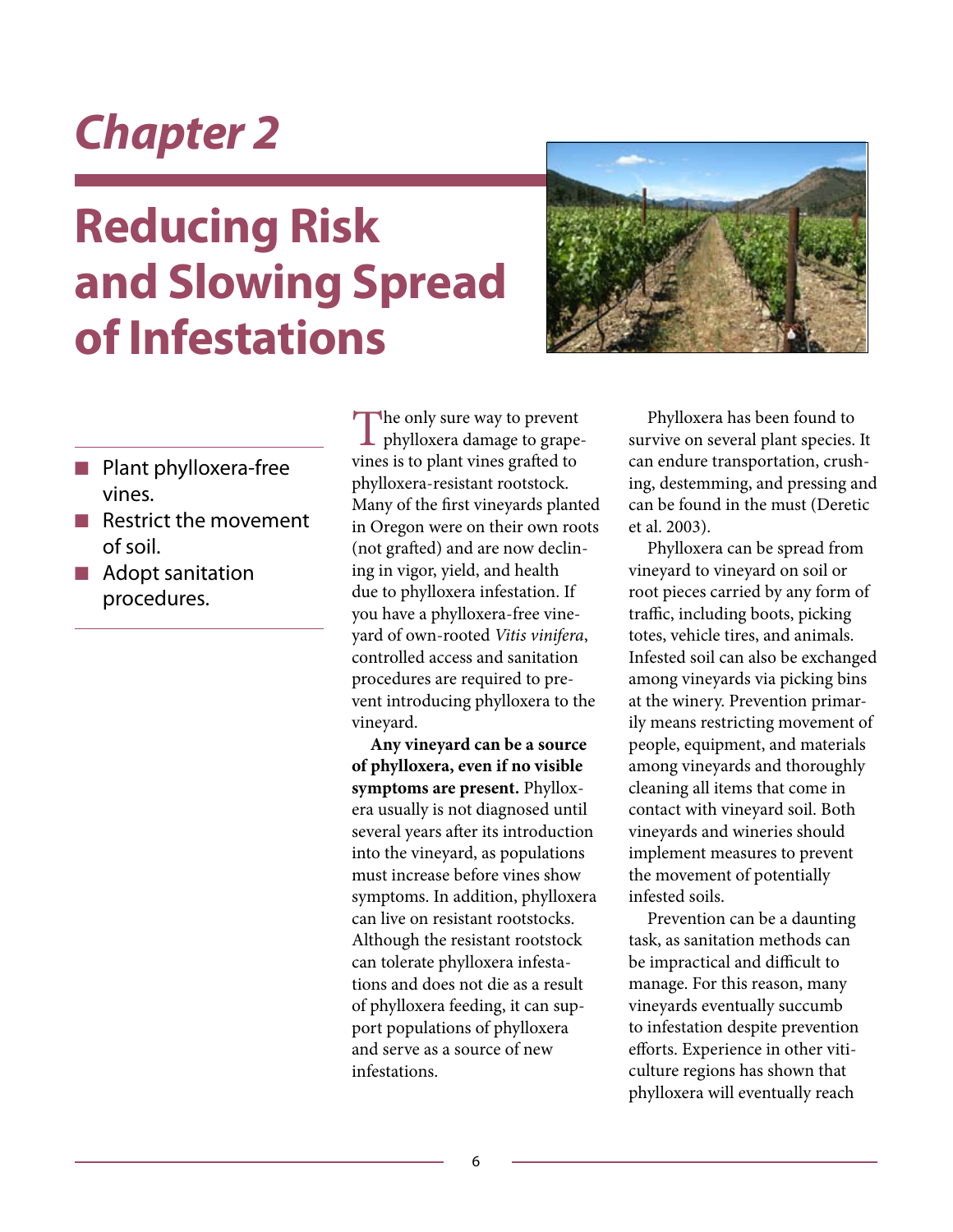every vineyard in an infested district despite intensive prevention efforts. The fact that phylloxera has spread throughout the world indicates the difficulty of preventing infestation. Nevertheless, the following preventive practices can delay initial infestations and slow their spread once they do occur.

### **At the vineyard**

### *Plant phylloxera-free vines*

Because phylloxera can live on resistant rootstocks, vines grafted to resistant rootstocks can be a source of infestation in your vineyard. Make sure all planting stock is phylloxera-free (see Chapter 7).

#### *Reduce insect movement*

The following methods of preventing spread are meant for those vineyards that are currently phylloxera free and are planted to own-rooted *Vitis vinifera* vines or to grafted vines that are not on phylloxera-resistant rootstocks. In this case, the only line of defense, other than replanting, is to make every effort to restrict the movement of people and equipment in and out of the vineyard.

Restricting the movement of soil is most important, as infested soil can be transferred via tractor and truck tires or on bins at harvest. The season of greatest concern is when soil is moist and has the potential to be moved around the vineyard or into other vineyards.

Begin field work in blocks or vineyards known to be uninfested and move progressively

through blocks or vineyards with higher infestation rates.

- Control access to your vineyard. Do not allow entry without your approval.
- Do not share tractors, trucks, trailers, or other field equipment with another vineyard.
- Imprint the name of your vineyard on your picking totes and bins; accept only returned containers with your name.
- • Do not share picking totes or bins with other vineyards or wineries.
- Load and unload trucks outside the vineyard on a paved or graveled road. Where possible, load grapes into bins or totes outside the vineyard rows so that the bottoms of the containers do not pick up soil.
- • Use bins and totes that minimize the possibility of transporting soil; for example, avoid bins with a waffle pattern on the bottom. Containers should be easy to clean.

### *Sanitation procedures*

- Develop a set of standard sanitation practices for your vineyard, and inform and instruct all workers.
- Establish a sanitation station where people can put on or clean their boots before entering and leaving your vineyard. The station should include "loaner" rubber boots and a tub containing a 10-percent bleach solution to sanitize boots.
- Thoroughly clean trucks that deliver grapes to your vineyard/winery from other vineyards. Cleaning must be done onsite before the truck enters your site. Use a 10 percent bleach solution or hot water with detergent in a pressure washer.
- Thoroughly clean all equipment, totes, and other items before they leave the vineyard and again before they reenter the vineyard. Use a 10-percent bleach solution or hot water with detergent in a pressure washer.

Sanitation practices for workers and equipment can reduce spread but may not prevent spread completely. Phylloxera crawlers can be moved to new areas on equipment or clothing or by wind. Soil is not the only vehicle for movement.

### **At the winery**

The following methods of restriction and sanitation are important for wineries that are adjacent to a phylloxera-free vineyard.

### *Restricted movement*

- • Restrict all vehicles to paved areas.
- Inspect all vehicles and bins for cleanliness prior to entry.
- Restrict delivery trucks to a sanitation pad.
- • Keep picking totes and bins separate for each vineyard.
- Do not share picking totes or bins with other vineyards or wineries.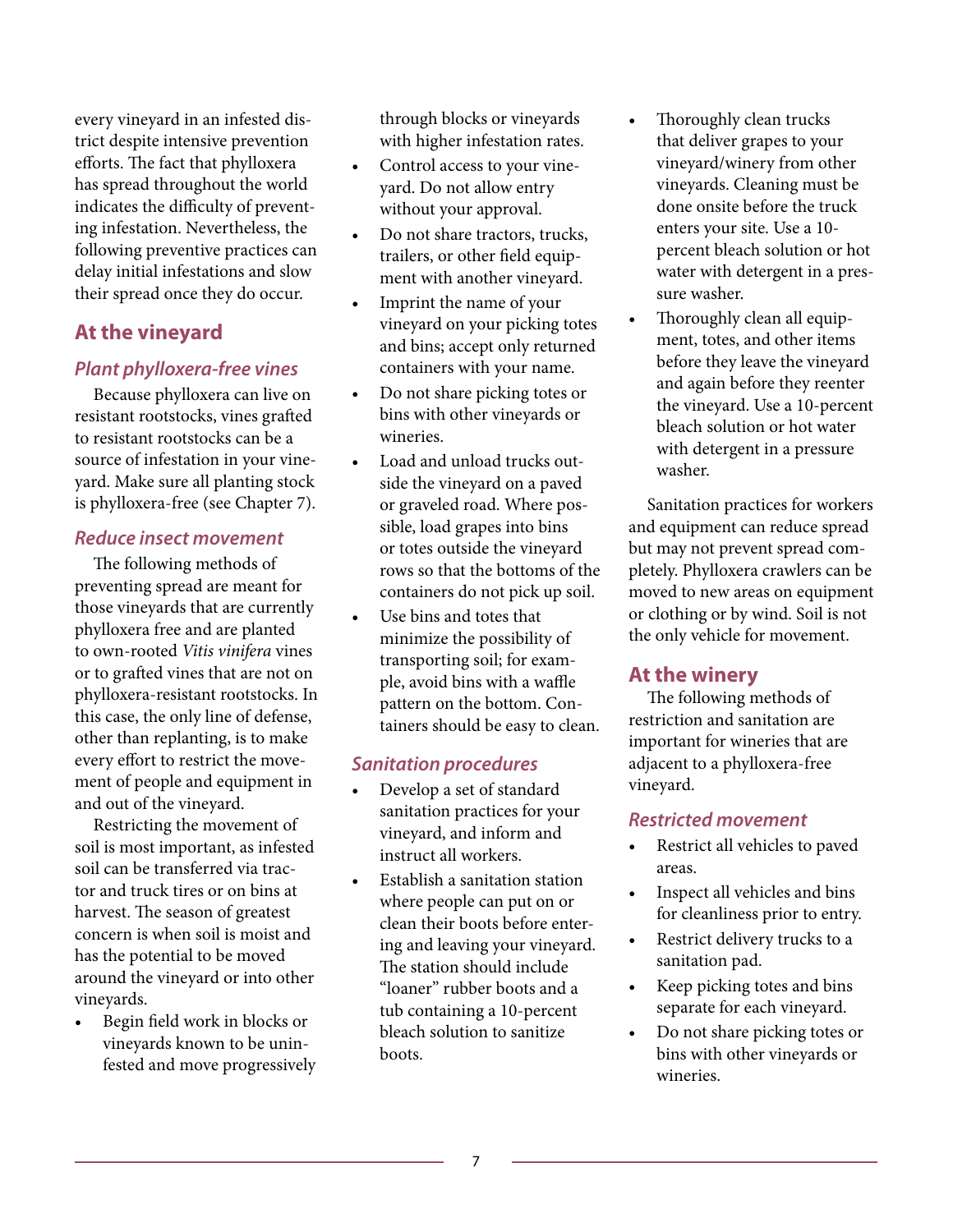### *Sanitation*

- • Establish a concrete sanitation pad for delivery trucks. Wash down the pad daily during harvest, using a 10-percent bleach solution or hot water with detergent in a pressure washer.
- • Require that all vehicles, totes, bins, and other items be cleaned at the originating vineyard prior to delivery.
- • Scrub picking totes and bins before returning them to the vineyard.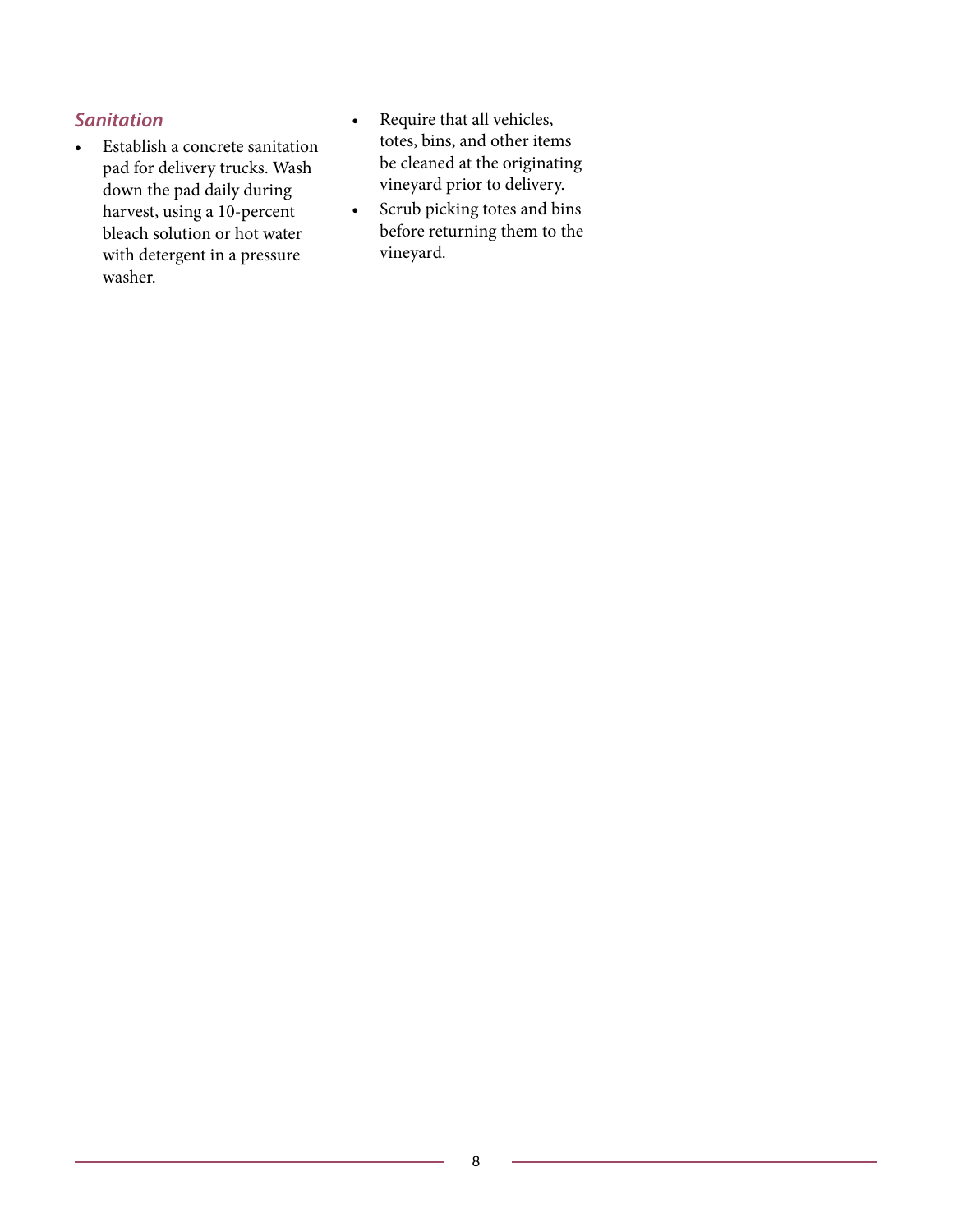# **Sampling Vines to Confirm Presence of Phylloxera**



- $\blacksquare$  Sample roots in late summer.
- $\blacksquare$  Sample around the trunk to a 4-foot depth.
- $\blacksquare$  Look for nodosities, adults, and eggs on roots.
- $\blacksquare$  Use sticky traps to monitor for aboveground forms in late summer.

Grape phylloxera feeding weak-<br>
ens the grapes' root systems, resulting in low-vigor canopy growth and an overall weakened appearance over several seasons. Other factors can cause similar symptoms (see Chapter 1, page 5). Root sampling and monitoring for the pest can confirm whether phylloxera is causing the problem.

### **Sampling roots for infestation**

It is difficult to find grape phylloxera on infested roots in the early stages of an infestation. Therefore, sample roots in suspected weak areas over repeated

> years. The best time to sample for phylloxera in the Pacific Northwest is when populations are at their peak, from late July through September.

Phylloxera reproduce most successfully on healthy root systems. Dead and weakened vines at the center of infested areas often have very low populations on the roots. When sampling for a suspected phylloxera

infestation, take root samples of vines that line the perimeter of the damaged area, choosing vines that show the first signs of decline. Also take samples from vines that look healthy and vigorous. Sample as many suspect vines as possible.

Keep in mind that phylloxera can exist on resistant rootstocks without causing health problems for the vine. Vines growing on resistant rootstocks in close proximity to own-rooted vines should also be sampled.

Collect soil and root material from the upper 4 feet of soil, as most phylloxera are present to this depth. Sample within a 1.5-foot radius around the vine trunk (Figure 5).

For each sampled vine, collect 1 pint to 1 quart of roots and associated soil (soil that is stuck to the roots). Include a portion of a larger root (about 0.5 inch in diameter) as well as feeder roots. Remove roots and associated soil *carefully*, immediately putting them in a sealed container.

Root tips infested with phylloxera are club shaped or hooked (see Figure 3, page 4). Inspect new fleshy growth on fine feeder roots



Figure 5. In late summer, collect soil samples to detect phylloxera infestation. Collect samples to a depth of 4 feet from a 1.5-foot radius around the base of vines. Stunted shoots are evidence of infestation.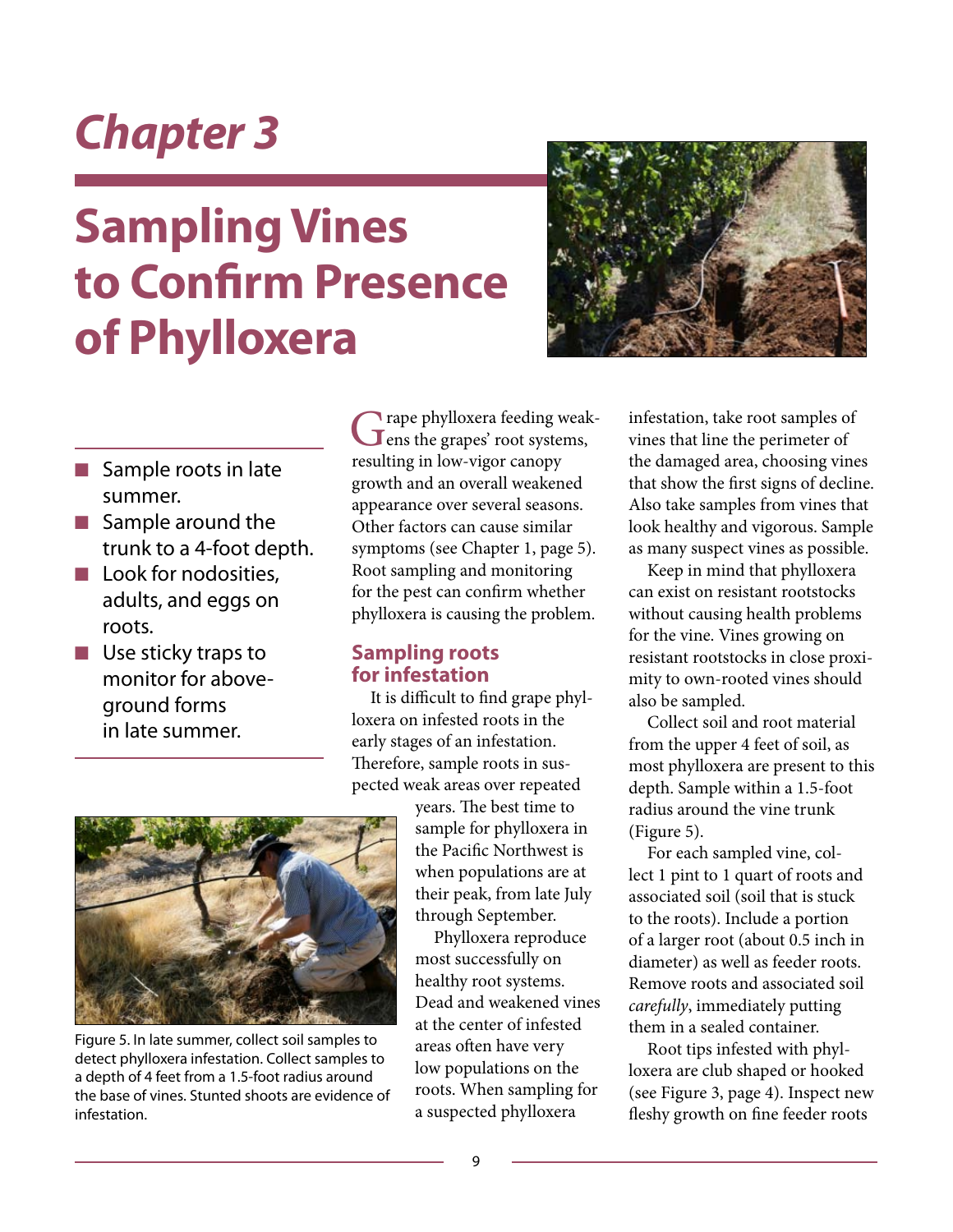for nodosities (small swellings), which are symptoms of phylloxera feeding. Although some nodosities are visible to the naked eye, it is best to examine roots with a 10X hand lens. Nodosities may be yellow, turning brown as the roots get older. After root death, they wither and decay, becoming impossible to detect. Be aware that swellings on feeder roots may also be caused by nematodes; however, to a trained eye such swellings look different than those caused by phylloxera.

Tuberosities (large swellings) often can be seen on older, thicker roots. However, phylloxera often are difficult to detect in advanced stages of an infestation as roots become dry or spongy.

Colonies of phylloxera are most prevalent on larger, thicker roots. Often, phylloxera are found under sloughing bark or in cracks of the root. If colonies contain numerous phylloxera, the colony may appear as yellow spots on the roots. Eggs are smaller than adults, oblong, and yellow (Figure 2, page 3). Both adults and eggs can be detected with a stereoscope or 40X magnification.

### **Above-ground monitoring**

Use sticky tape on trunks and canes to look for the winged and wingless sexual stages of phylloxera in July and August. Two-sided sticky tape can be purchased from most stores and can be easily applied to the circumference of trunks, cordons, or canes. Since movement is from the soil upward, it is best to place the tape near the base of the vine trunk. As the crawlers emerge from the soil and move up the vine, they get caught on the sticky tape. Collect the sticky tape on transparent film such as clear page protectors. Use a 40X magnifier or stereoscope to look for phylloxera. Because of the small size and difficulty in identifying the pest, you may wish to send samples to your local Extension agent or university entomology lab for identification.

On certain susceptible American *Vitis* species, the leaf-feeding form of phylloxera feeds on vine leaves in the summer, producing galls on the undersides of leaves. Phylloxera-produced galls are light green and protrude to the underside of the leaf. They are easily distinguished from the brown or white fuzz produced on the undersides of leaves by erineum mites. However, the leaf-galling form is generally not observed on *V. vinifera* (see Chapter 1). Leaf galls caused by phylloxera have not been reported in Oregon to date.

### **Identification**

Use a dissecting scope or stereoscope to identify the pest (see Chapter 1). If you need help, contact your county office of the OSU Extension Service. Finding *one* phylloxera when sampling is enough to verify an infestation.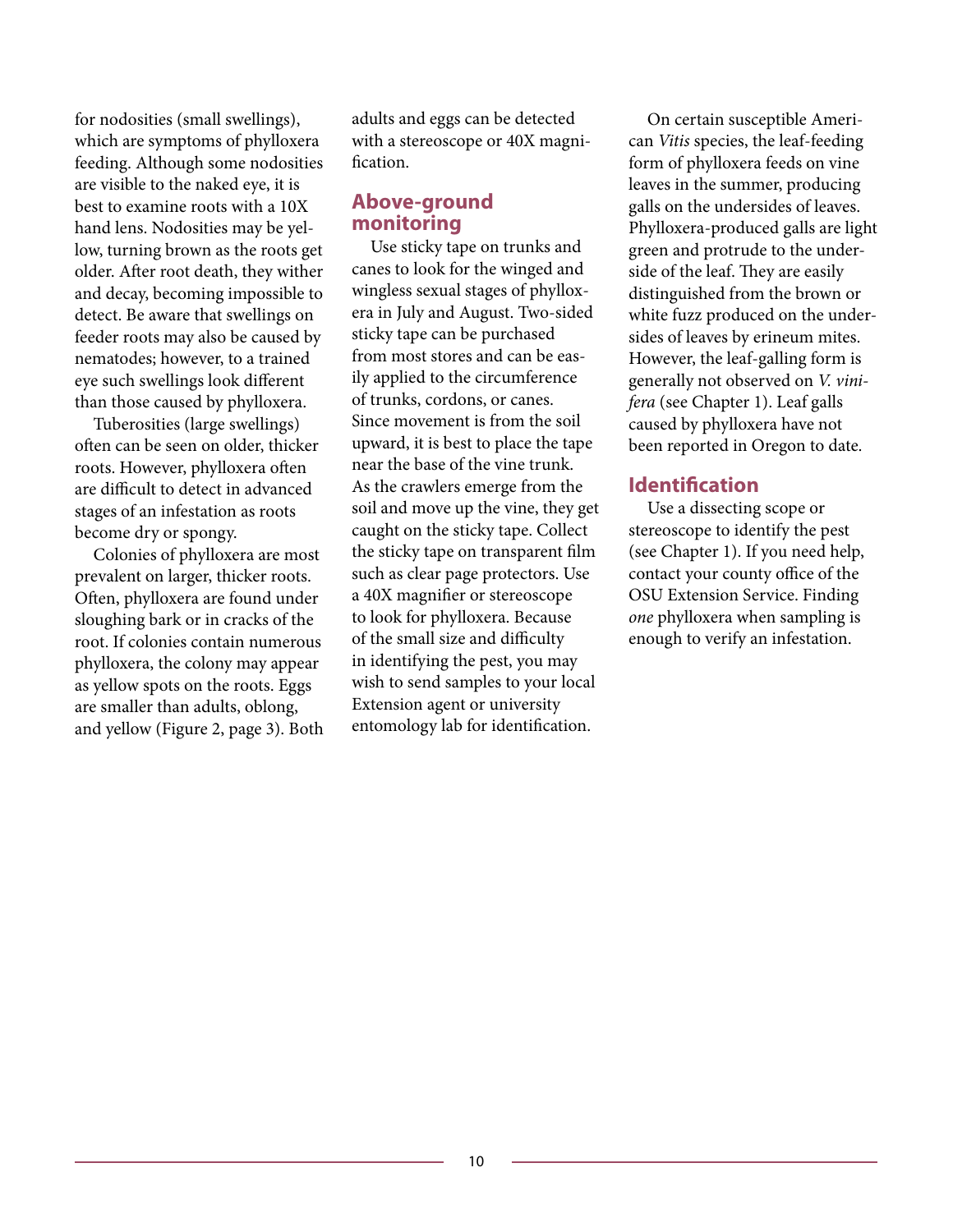# **Monitoring the Rate of Phylloxera Spread in the Vineyard**



### **Monitoring options:**

- $\blacksquare$  Counting affected vines
- $\blacksquare$  Vigor ratings
- $\blacksquare$  Aerial photography and "normalized difference vegetative index" imaging

nce you know your vineyard is infested, you should monitor the rate of spread and decline in production to estimate how long the vineyard will remain productive. This will help you consider how (or whether) to make the transition to a resistant vineyard (see Chapter 6).

By the time an infestation is confirmed, the insect is likely present in a much wider area than is evident from the above-ground symptoms. The phylloxera may have infested the entire block or vineyard, as it takes a while for populations to build to levels to produce visible stress symptoms.

Monitoring the rate of spread within your vineyard means recording the rate and direction of spread of *above-ground symptoms*—not of the phylloxera themselves. Economically, what matters most is not where the insects are but how long the blocks will remain productive.

The following methods can be used to estimate rate of spread of above-ground symptoms.

### **Counting affected vines**

Infestations often appear as a lens-shaped area of weak vines. The easiest, but least accurate, way to estimate rate of spread is to count the number of vines within each lens. Do this in the fall, just before or after harvest, when symptoms are most apparent.

Annually counting affected vines will give a rough estimate of the economic rate of spread (that is, the rate at which the non- or low-producing area is increasing). Subtract the number of vines affected last year from the number affected in the current year and divide by the number affected last year. This will give you the percent increase. For example, if 50 vines show reduced vigor this year and 20 did last year, calculate the rate of spread as:

 $(50 - 20) \div 20 = 1.5$ Thus, the rate of spread is 1.5, or 150 percent.

Doing this for a few years will give an idea of how quickly the vineyard will succumb to the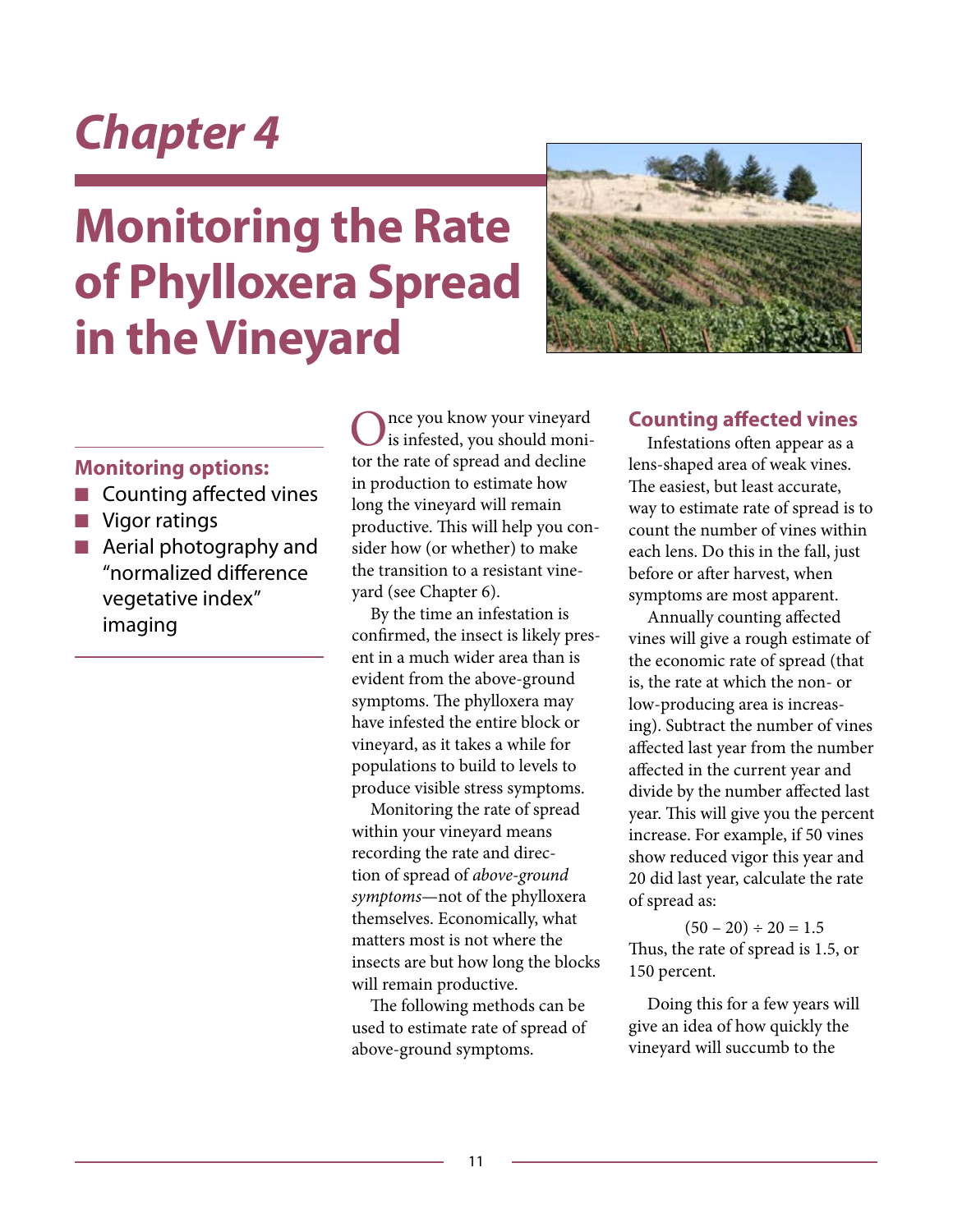infestation. In Oregon, we've seen rates of spread ranging from 150 percent in an older vineyard (from a point-source infestation such as infested dirt on a boot or picking bucket) to 1,000 percent in a 7-year-old vineyard where phylloxera were introduced on the plant material.

Make sure to note any new areas of symptoms separate from the initial finding. New, apparently isolated areas of symptoms often appear when areas with weaker vines succumb to infestations faster than more vigorous areas.

### **Vigor ratings**

This method is a modification of the counting system described above and can be more accurate. The same person should rate vine vigor each year. Document the size of the declining area(s) in your vineyard by counting the number of affected vines. Then give a vigor rating to the vines (for example,  $1 =$  healthy;  $2 =$  mildly stunted or reduced growth;  $3 =$  severely stunted;  $4 = dead$ ). The ratings can be added to a hand-held Global

Positioning System (GPS) unit to map the vineyard and track the infestation through the years.

A modification of this system is to keep records of pruning weights in vineyard blocks or affected areas. As vine vigor declines due to infestation, pruning weight also should decline. Monitor pruning weight and yield per vine in one or two long, narrow areas (transects) running through an infested area. The data will tell a great deal about the rate of spread of phylloxera and its economic impact.

### **Aerial photography, NDVI, and GPS**

Aerial photography and *normalized difference vegetative index* (NDVI) imaging are the most accurate way to evaluate vine decline due to phylloxera. This method can't identify a phylloxera infestation, but it can provide information on variability in vine health across the vineyard. This information can help identify areas for sampling and monitoring.

Many growers find that photographs taken every 2 or 3 years are adequate to detect vineyard problems and phylloxera spread. The photographic resolution and altitude at which the vineyard is photographed will determine the minimum size of weak areas detected (for example, 1 vine or 10).

The NDVI method is superior for detecting changes in vine health and vigor. Healthy vines show up as a bright or dark color; weak and declining areas show up as lighter colors, depending on the color scheme used.

Once weak areas are identified, ground surveys can be taken. GPS units can be used to map the location of infestations in the vineyard and to track spread. Data also can be used in a GIS (geographic information system).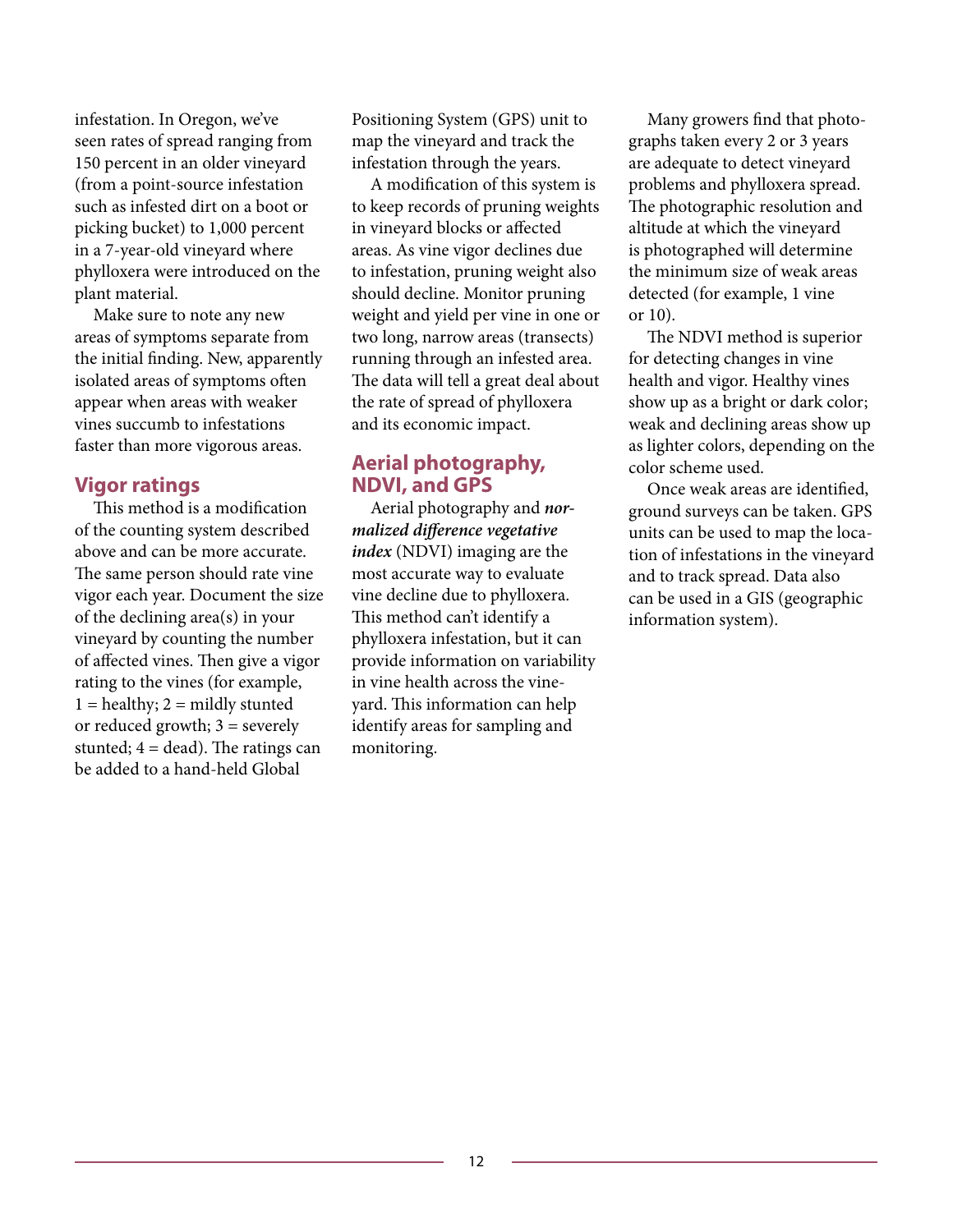# **Managing a Phylloxera-infested Vineyard**



- $\blacksquare$  Reduce or eliminate tillage during the growing season.
- $\blacksquare$  Practice good weed and pest management.
- $\blacksquare$  Increase water availability.
- $\blacksquare$  Prevent overcropping.
- Begin considering options for replanting.

Phylloxera infestation in a selfrooted *Vitis vinifera* vineyard will eventually kill the grapevines. The severity of infestation and progression of vine damage can differ among vineyards because of varying site conditions and management practices.

Although the first impulse upon discovering phylloxera in a vineyard may be to remove the visibly damaged vines, this does not eliminate the pest. Symptoms of phylloxera damage take several years to develop, and the infestation is unlikely to be limited to the area where the symptoms or insects have been found.

Removing infested vines actually *increases* the rate of phylloxera spread because it is not feasible to remove the entire root system when pulling vines. Phylloxera living on remaining root pieces will move to healthy vines as their food supply is used up. Thus, it is better to leave infested vines in the ground for as long as they are economically productive, managing them as described below.

Prolonging the productive lifespan of infested vines is one approach to dealing with

phylloxera. Another is to slow the spread of infestation within the vineyard by altering management practices. Both approaches should be used. Eventually, however, you will have to decide when to replant with vines grafted to a resistant rootstock (see Chapter 6).

### **Slowing the spread of infestation in the vineyard**

If phylloxera has been found within a vineyard block, take steps to slow its spread to uninfested blocks.

If you use clean cultivation between rows to reduce competition for water, restrict tillage to the period between November and May, when phylloxera populations are at their lowest. Tilling during the growing season will accelerate the spread of phylloxera within the vineyard. Tilled aisles also increase the risk that rain or erosion will move infested soil downhill, and tillage results in more mud on boots and equipment.

No insecticide effectively controls phylloxera infestations in established plantings. Newly registered systemic insecticides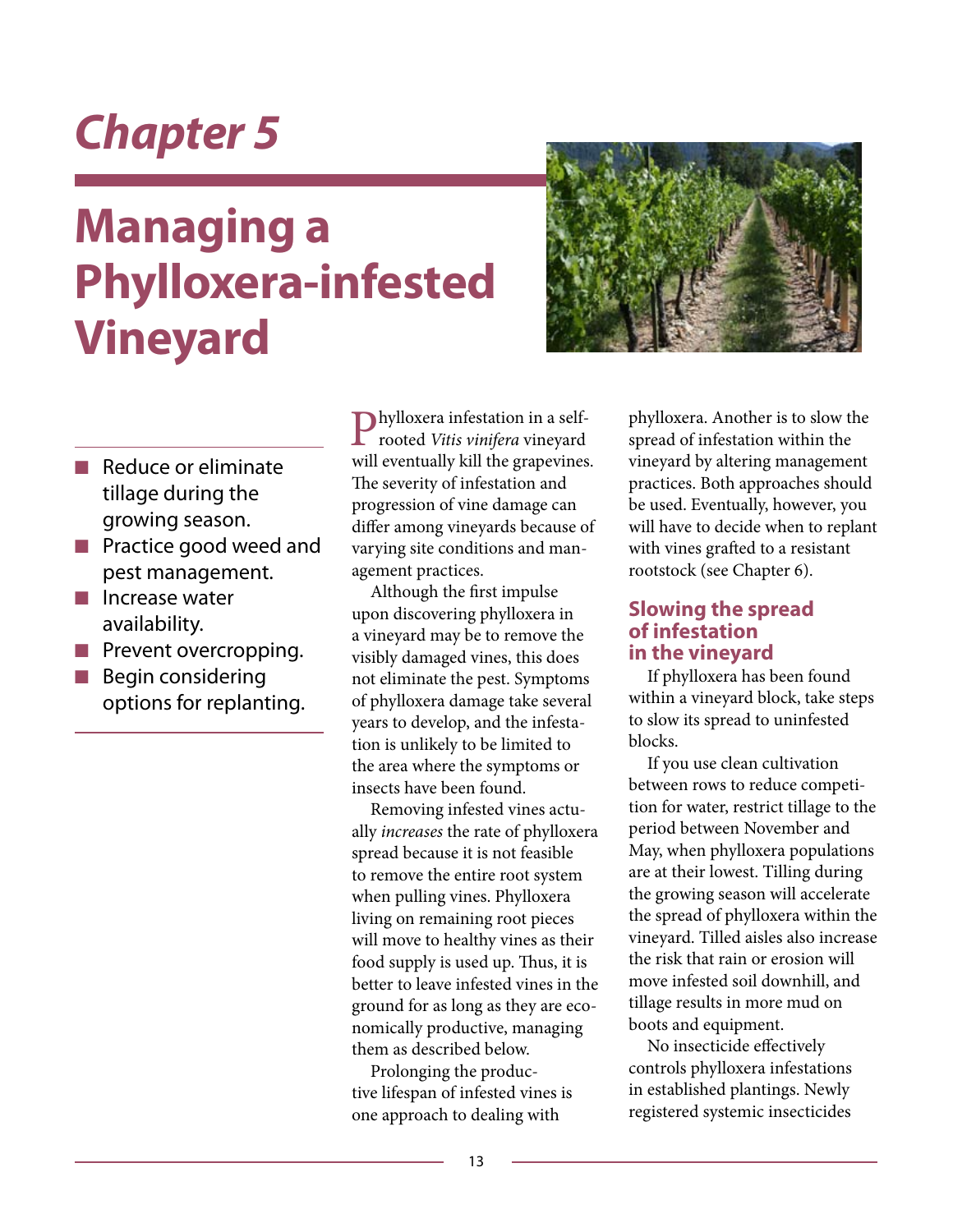such as spirotetramat have shown some positive results in California and are being trialed in Oregon for efficacy. However, years of additional research will be needed to understand the effect of these products.

Previous research has shown that pesticides may slow the rate of spread of phylloxera. However, in vineyards where above-ground damage is visible, root infections by secondary pathogens may have already caused irreversible damage.

Soil treatments with pesticides show little promise because of the great depths at which phylloxera occur and because chemical penetration is poor in heavier soils.

### **Prolonging vine lifespan**

Infested vines that are otherwise healthy and unstressed are better able to tolerate phylloxera feeding than low-vigor or stressed vines. Therefore, conditions that promote vigor, such as deep, fertile soils and irrigation, may enable infested vines to live longer.

It is important to maintain or improve weed and pest management to prevent these stress factors from contributing to vine decline. To help manage stress, prevent overcropping of phylloxerated vines; crop removal may be required in weak vines.

There are several management practices to manage vine health by reducing competition. Irrigating infested vines to avoid water stress is an important tool for maintaining vigor. If irrigation

is not possible, water availability can be increased by maintaining a vegetation-free strip within the vine row with herbicides or in-row cultivation. It is also possible to reduce soil moisture competition by removing between-row cover crops or vegetation. Maintaining a clean, tilled vineyard, however, has several drawbacks, including soil erosion, increased dust in the vineyard (which can exacerbate mite problems), and a tendency to spread phylloxera by tilling, especially during summer when populations increase. An alternative to tilling between rows is to plant a less competitive vegetative cover. A low-growing grass with a shallow, noncompetitive root system, such as sheep fescue, is one option.

Finally, there is some evidence that compost mulches might prolong the life of infested vineyards. Mulches can positively impact vine health by improving soil health and nutrient availability and by supporting soil microbes that may keep diseases from infecting damaged roots (Powell et al. 2007).

### **Analyzing your options**

Eventually, a decision will need to be made as to whether (and when) to replant an infested vineyard with vines grafted to phylloxera-resistant rootstock. Several options are possible:

• Pull out vines after they become unprofitable, and don't replant.

- Replant infested blocks when they become unprofitable to manage.
- • Replant the entire vineyard in a scheduled, piecemeal replant program.

A decision to replant an infested vineyard should come only after careful consideration of the vineyard operation and business. The deciding factor should be the profitability of each vineyard block.

Good record keeping is invaluable when making this important decision. Review records of production, costs, and revenues for past years. Monitor the rate of spread of phylloxera and vine decline to help predict how long the infested block can remain profitable (see Chapter 4).

Also consider the existing features of the vineyard. Replanting provides an opportunity to change some of the features of the production system (e.g., cultivar, clone, spacing, and training system) in order to improve production efficiency, fruit quality, or crop marketability. See Chapter 6 for additional discussion of these and other factors.

If you decide to replant, **use only phylloxera-resistant rootstocks**!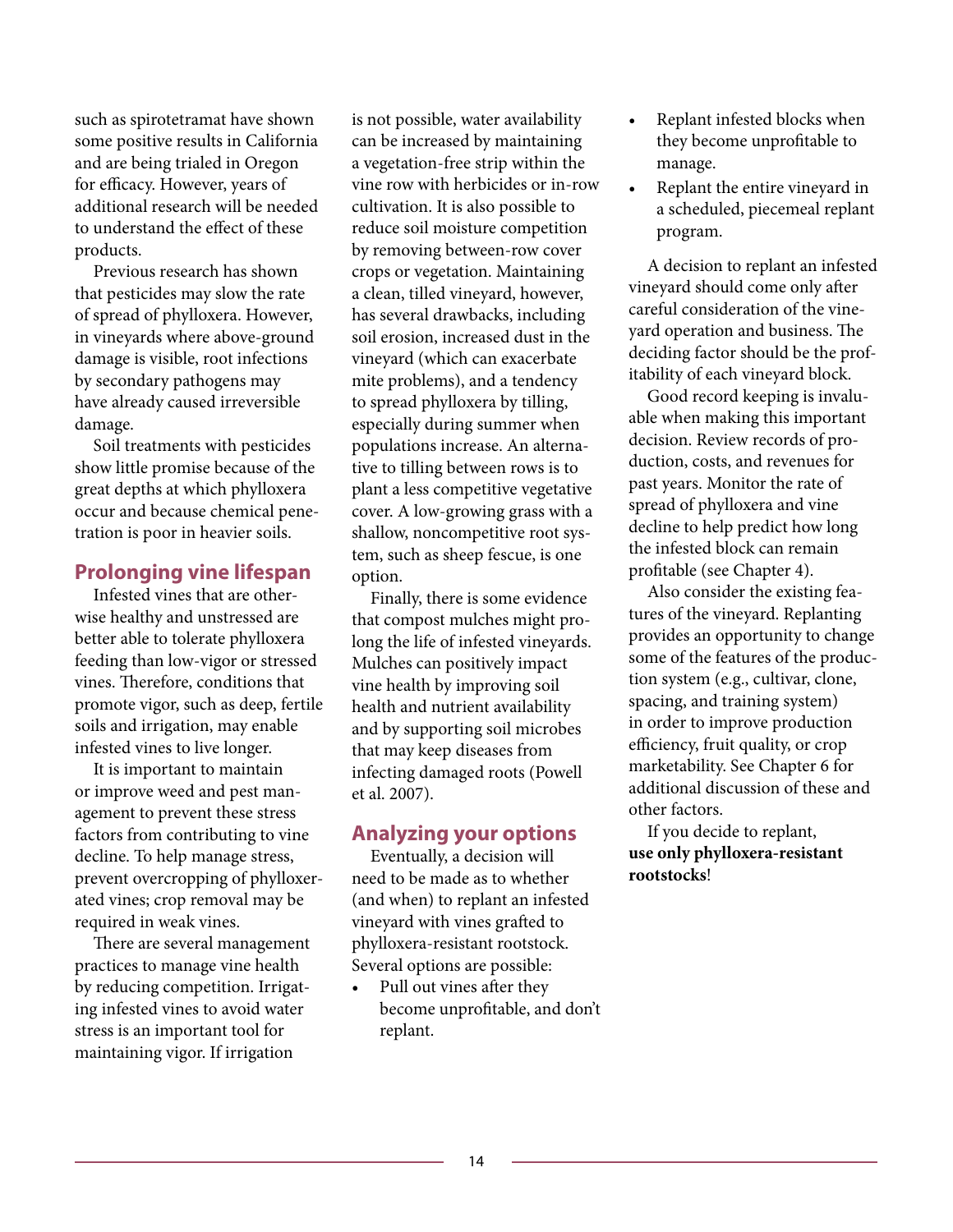# **Replanting Options for Establishing Phylloxera-resistant Vineyards**



- **n** Plan ahead.
- $\blacksquare$  Replant blocks with other problems first.
- $\blacksquare$  Use replanting as an opportunity to correct other vineyard limitations.
- $\blacksquare$  Let the ground lie fallow for 5 years if possible.
- $\blacksquare$  Minimize competition with new vines.

Growers with infested vine-<br>
yards or those wishing to avoid infestation in own-rooted blocks have several options for replanting with phylloxeraresistant, grafted plants. You can wait to replant until a confirmation of phylloxera infestation, or you can replant to resistant rootstocks before an infestation is confirmed. Replant strategies may be different in each situation. This chapter reviews the options and discusses advantages and disadvantages of various strategies.

The primary objective of replanting is to establish a new vineyard that is resistant to phylloxera. When considering replanting options, a related objective is to reduce the costs of the transition. Consider these two objectives together. Do not use a replanting method that will impact the long-term health and viability of the new vineyard. Likewise, carefully weigh the economic realities of the transition to protect the financial health of your business. For more information on establishment costs for vineyards in Oregon, see the following OSU Extension Service enterprise budgets:

- *• Vineyard Economics: Establishing and Producing Pinot Noir Wine Grapes in Western Oregon.* 2008. EM 8969-E. http://oregonstate.edu/dept/ EconInfo/ent\_budget/PDF/ EM8969-E.pdf
- *• Vineyard Economics: Establishing and Producing Cabernet Sauvignon Wine Grapes in Eastern Oregon.* 2009. EM 8974-E. http://oregonstate.edu/dept/ EconInfo/ent\_budget/PDF/ EM8974-E.pdf

Whatever replant strategy you choose, you will have more flexibility if you plan the replant ahead of time. The more prepared you are, the more likely that replanting will be an opportunity for improvement rather than a desperate rescue of a dying vineyard.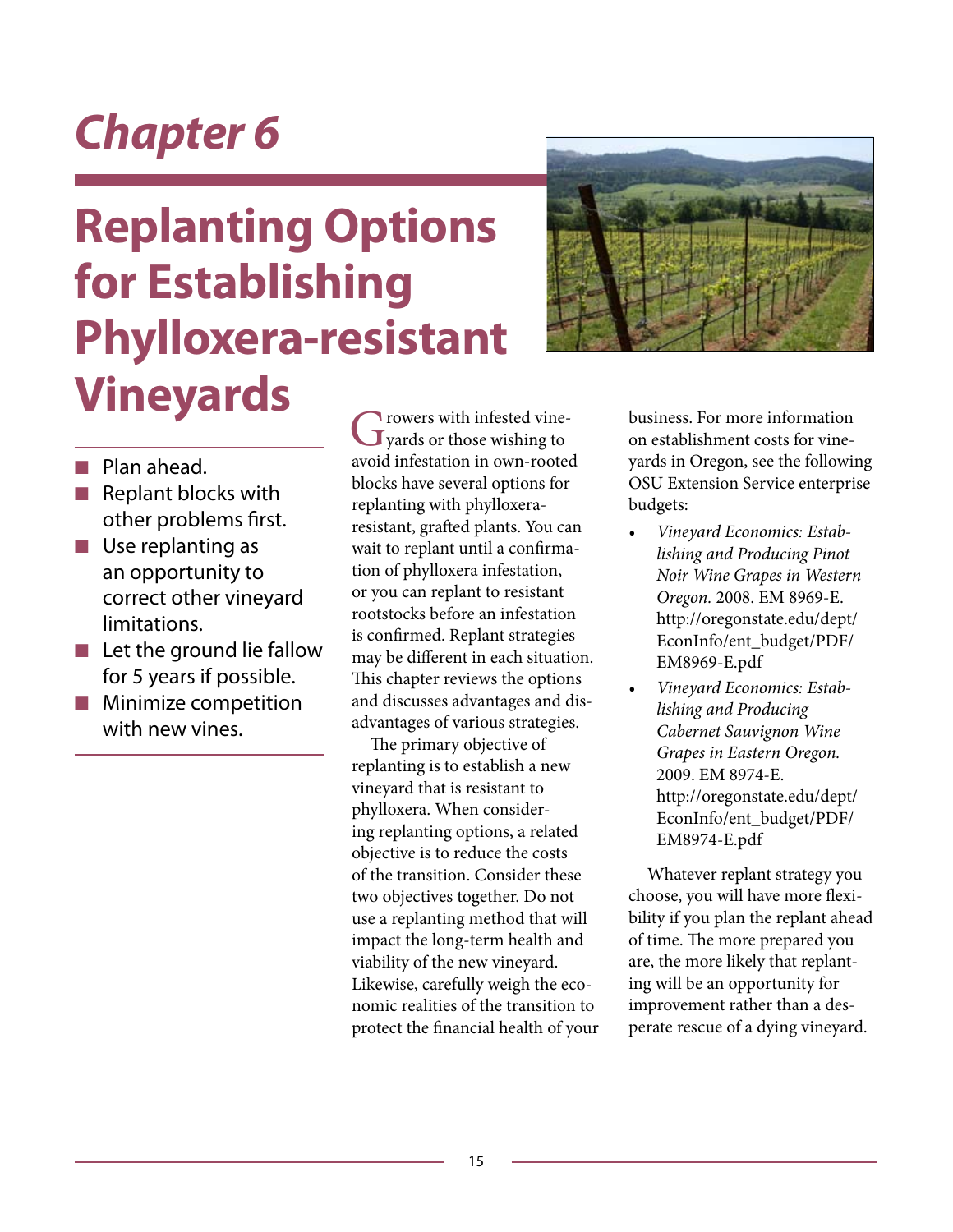#### **When to replant**

All self-rooted *Vitis vinifera* vineyards in Oregon are at risk from phylloxera infestation, and it is possible that all will eventually become infested. However, infestation might take 1 year or 30. This uncertainty is due in part to the size and demographics of the vineyard or winery and of the growing region.

Rates of phylloxera infestation are higher in the Willamette Valley than in other parts of Oregon. This region not only has a critical mass of vineyard acreage, but also larger vineyard and winery operations and more movement of people, equipment, and fruit among vineyards. Grape-growing regions such as the Columbia Gorge and southern Oregon have lower incidences of phylloxera-infested vineyards, and the threat of infestation might not be as strong. Infestation is still possible in these regions, however.

#### *Uninfested vineyards*

More replanting options are available if you replant before the vineyard is infested. In this case, replanting can be based on a longterm plan of vineyard replacement and rehabilitation. Decisions are planned rather than dictated by the spread of phylloxera and the pattern of vine decline. This allows you to anticipate the financial implications of replanting and to spread replanting costs over a longer period. Base the order of block removal and replacement on block profitability. Be sure to order plant

materials from reputable nurseries well in advance and integrate the replacement process into a larger plan for vineyard rejuvenation and improvement.

Consider replanting vineyard blocks with other design problems first. For example, replanting provides an opportunity to renovate or change trellis systems, change vine and row spacing, change varieties or clones, or add an irrigation system or drainage tile. In addition to conferring phylloxera resistance, rootstocks also can be used to correct problems with excess vigor, water stress, poor fruit set, or vine nutrition.

Replanting profitable blocks before a phylloxera infestation is confirmed is a more difficult decision. Replanting still has advantages, particularly in the long term. A vineyard on resistant rootstock will provide a supply of grapes that will not be compromised by phylloxera, and resistant rootstocks substantially add to a vineyard's resale value.

It is vital to keep reestablishment time to a minimum in any situation, but that objective becomes especially critical with profitable production blocks. In these blocks, the time without fruit production must be kept as short as possible.

#### *Infested vineyards*

Because phylloxera eventually will move throughout the vineyard, prepare a replanting schedule for the entire vineyard. Replanting schedules will be dictated by the decline of phylloxerainfested vines (see Chapter 4). Remove or replant blocks with declining production when they no longer are profitable to manage. Start replanting the least profitable blocks, regardless of whether they are the most heavily infested. This will allow you to begin vineyard improvement while providing phylloxera resistance through grafted vines.

Keep in mind that planting resistant rootstocks in an infested site is not insurance against continued spread of phylloxera in own-rooted areas of the vineyard. Many phylloxera-resistant rootstocks will support phylloxera populations and can serve as a reservoir for continued spread.

Remember that the distribution of phylloxera in the vineyard is wider than the area of visibly affected vines, and vines outside a weak spot will continue to decline. Thus, extend the replanted area well beyond the borders of the visible infestation.

Replant infested areas on a row-by-row basis. Replanting in complete rows will reduce management difficulties caused by variations in vine size and age. Replanting apparently healthy, productive blocks can be difficult due to temporary loss of revenue, but it can increase vineyard value as well as future marketability and productivity.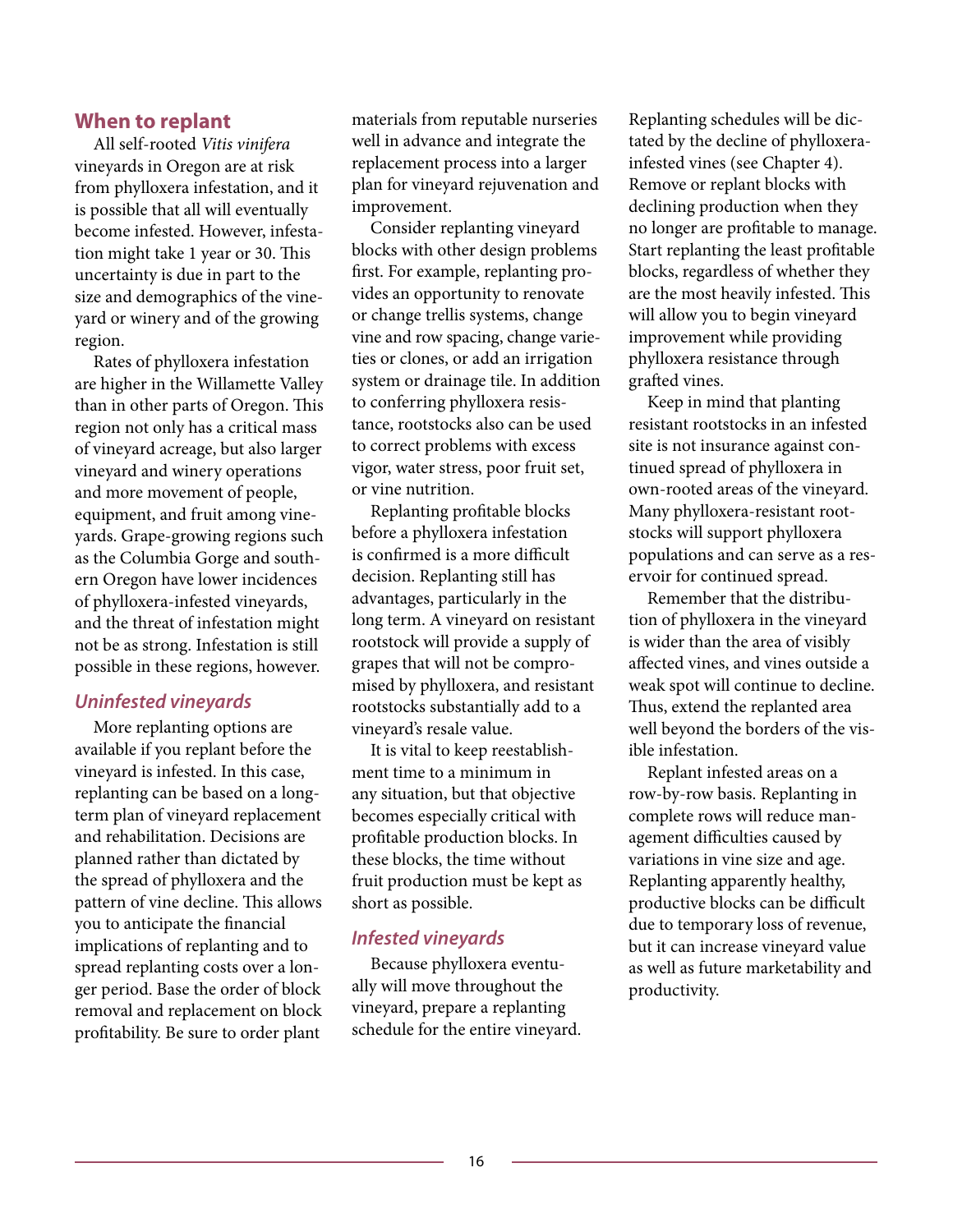### **Replanting as an opportunity to improve the vineyard**

Evaluate vineyard blocks before making replant decisions. Identify the vineyard's limitations, and determine whether replant strategies offer an opportunity to correct them.

- Is the production system efficient?
- What is the anticipated lifespan of the trellis?
- Could the spacing or trellis system be changed to improve quality or production?
- Should an irrigation system be installed or renovated?
- Are there limiting soil factors such as compaction, nutrient deficiencies, acidity problems, or poor drainage?
- Are pathogenic nematodes or fungi present in the soil?

Many of these factors can be corrected most effectively before planting, when existing plants or trellises do not obstruct access to the entire block.

### **Replanting options**

There are several options for replanting infested vineyards.

- Remove all vines and trellis systems in an infested block, fallow, and replant.
- Remove all vines and replant using the existing trellis structure.
- Interplant vines between existing vines.

The most effective method is complete reestablishment of the vineyard and trellis system, but this method is also the most expensive due to the cost of reestablishment and loss of production. Interplanting is the least expensive method initially, but has a greater risk of failure of newly planted vines.

### *Complete reestablishment*

This is the only choice when the existing vineyard has serious limitations. For example:

- Renovation allows deep ripping to loosen hardpans and pull up old vine roots.
- Blocks can lay fallow to reduce pest populations. Plant cover crops to improve soil health and reduce phylloxera and nematode populations.
- Soil treatments such as fumigation and incorporation of phosphorus, potassium, or lime are possible only in the absence of growing plants.
- Changing the trellis system or vine spacing or installing drainage tile also requires a fresh start.

### *Replanting with the existing trellis*

Replant with the existing trellis only if the plan and organization of the vineyard are acceptable and the trellis system will last at least 10 more years. Many of the major vineyard modifications discussed above are not possible if the trellis structure is retained.

Removing old vines may be difficult with the trellis in place. In some cases, large, old vines cannot be removed without damaging the trellis system, so they must be cut off and killed with herbicides. The

old root system remains in place, however, and may supply inoculum for viruses, root diseases, and insect infestations. Existing phylloxera populations could increase pressure on the new rootstocks.

### *Interplanting*

The goal of interplanting grafted vines between producing, established vines is to get the new plants into production while the old ones continue to supply revenue. It is possible that a new grafted vineyard could be established with little or no loss of production.

Do not consider interplanting if the existing vineyard has serious limitations that could be corrected by vineyard renovation (e.g., dry farmed, poor trellis system, or wide spacing).

Interplanting has many potential problems.

- It is difficult to remove old plants before planting.
- Removing the old vines can exacerbate problems with nematodes, soil fungi, and high phylloxera populations.
- • Interplanting results in competition between new and old vines for water and nutrients, thereby decreasing the rate of development of the new vines.
- • Interplanting makes vineyard management more difficult due to variation in vine size and age.

The most serious of these problems is competition from the existing vines. Poor establishment of young plants could result in a nonuniform vineyard with vines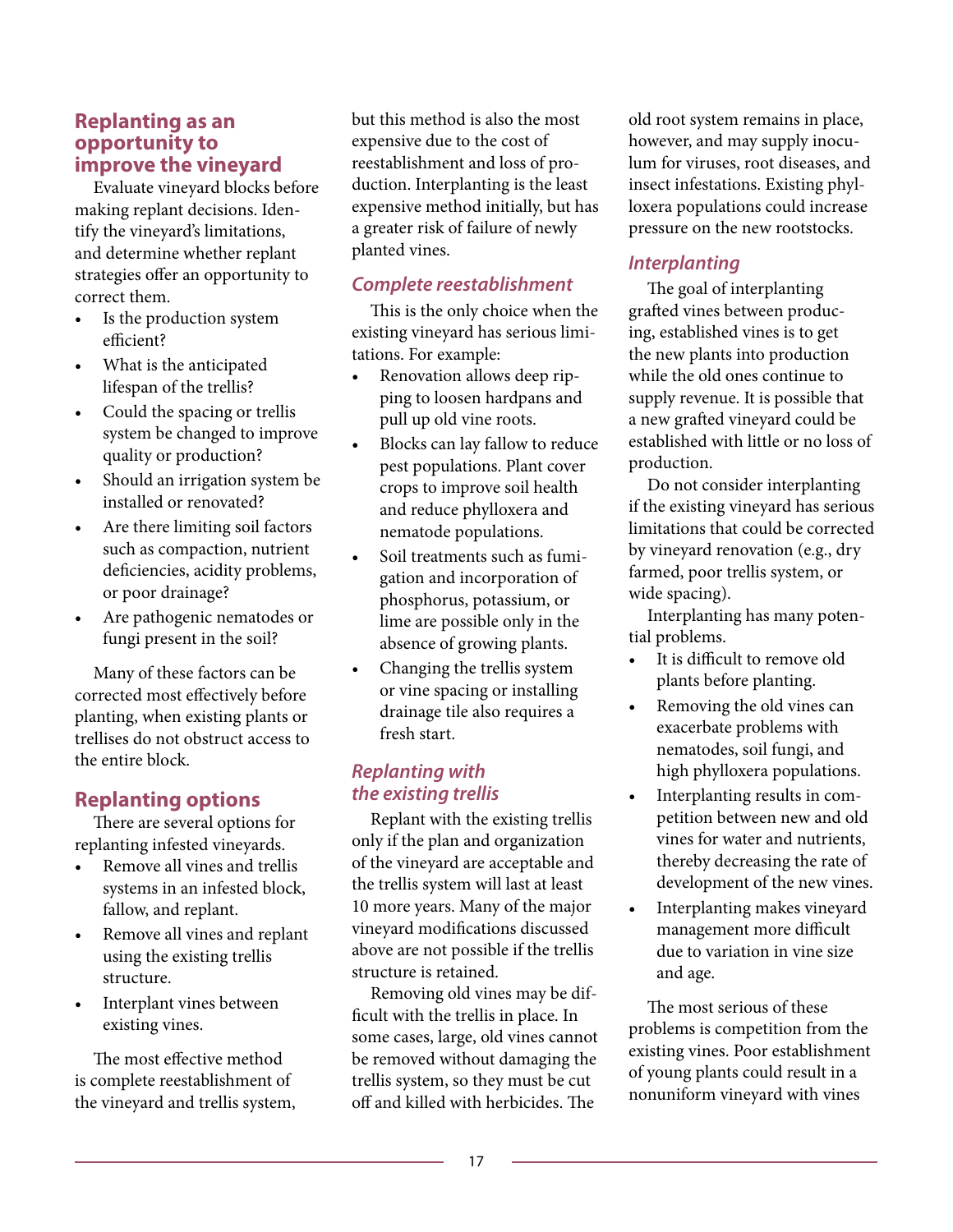of different ages, various cultivars or clones, and a mix of grafted and own-rooted vines.

If you choose to interplant, the priority must be to establish the new vines. Adjust vineyard management to favor growth of the new vines. Consider the following management practices.

- Irrigate the new plants. If the young vines are not irrigated during establishment, vine failure can be significant.
- Remove or reduce permanent cover crops that compete with young vines. Completely removing the cover crop is not always desirable, however. In some cases, it is important to maintain cover for trafficability and to prevent soil erosion. In this case, competition can be reduced simply by widening the weed-free in-row strip.
- Root-prune the established plants so that there is no significant root competition with the young vines.
- Summer prune the canopy of established plants to increase available light for the new plants.
- Remove phylloxera-infested vines within 2 years, by the time the new planting is being trained to the fruiting wire.

### *Inarch grafting*

Self-rooted vines can be converted to vines with resistant rootstocks by a grafting technique called inarching. This technique involves planting resistant rootstocks next to the trunks of existing vines and grafting them onto the trunk. The goal is to completely replace the root system of the self-rooted plant with the phylloxera-resistant stock.

This technique has been tried in California with mixed results. Some growers were able to change the root system of established vines without losing production. However, this technique has not been reliable in Oregon, where cool, wet weather after grafting often results in graft failure. Furthermore, interplanting rootstock into an established vineyard can be difficult because of competition from vines. In unirrigated vineyards, lack of water during rootstock establishment is a problem. This method is not advised except in small-scale experiments.

### **Replanting**

### *Removing vines*

There are two basic approaches to removing own-rooted vines:

Use a backhoe to remove vines and as many roots as possible.

• Use herbicides. Apply a systemic herbicide to the cut base of the trunk during the growing season.

#### *Fallow*

It is difficult to remove or kill all vine roots in the soil profile. Vine roots that persist in the soil may support populations of phylloxera for years. Phylloxera can weaken young vines, even those on resistant rootstocks, if populations are high. The roots can also serve as inoculum for viruses that had infected the vine, and they can support populations of nematodes, plant-pathogenic fungi, and other insect pests. For this reason, a fallow period after vine removal is suggested to allow populations of phylloxera and other pests to decrease and to allow residual vine roots to decompose.

A fallow period of 5 or 6 years has traditionally been recommended. It is often impractical to wait 5 years to replant, but it is important to recognize potential problems associated with immediate replanting. The fallow period can be shortened to 3 years if the soil is fumigated.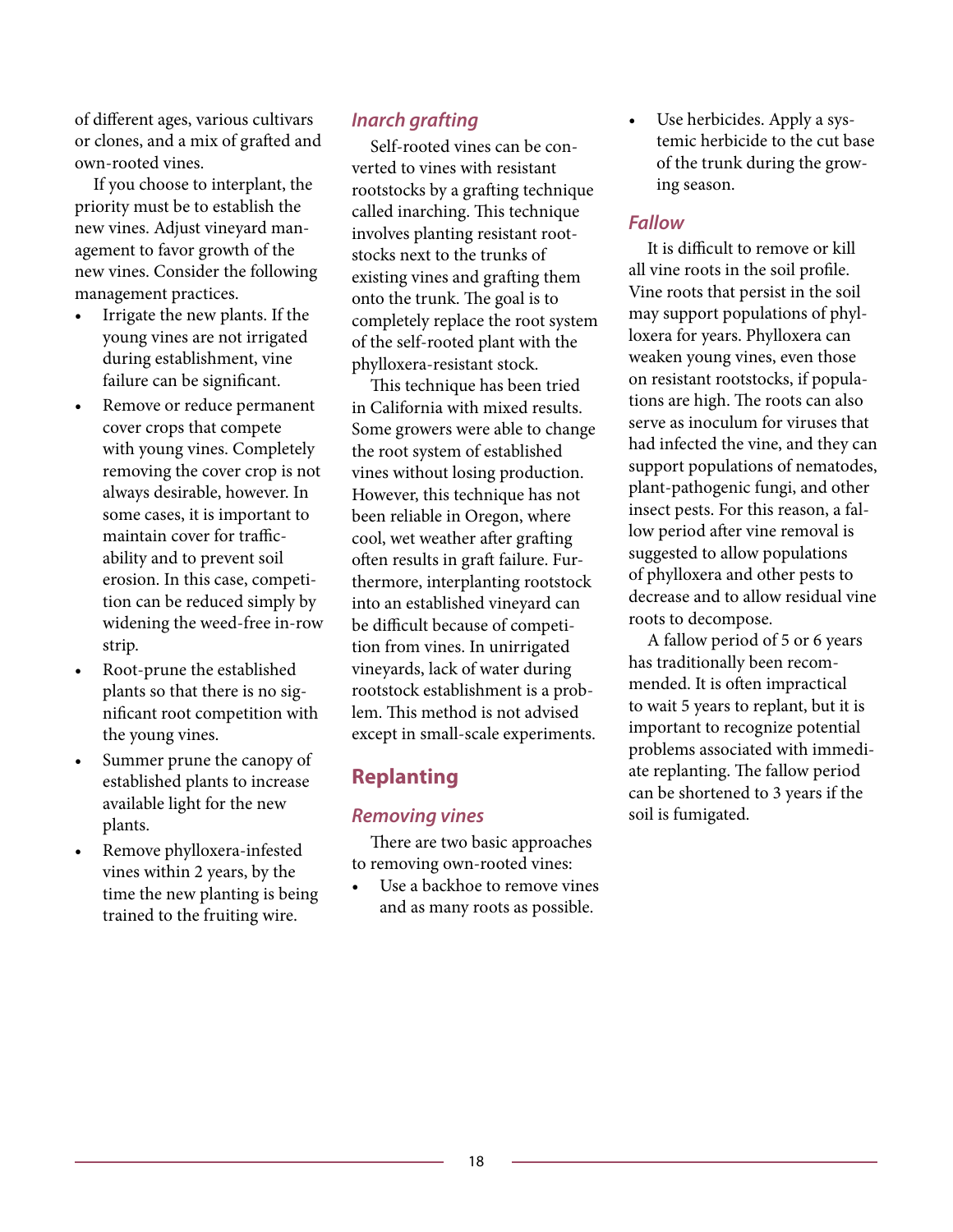# **Buying Winegrape Plants**



- **n** Choose phylloxeraresistant rootstocks.
- n Choose rootstocks suitable for your location.
- $\blacksquare$  Purchase vines from a reputable nursery.
- $\blacksquare$  Buy certified, virus-free plants if possible.
- $\blacksquare$  If buying vines from out of state, observe quarantine restrictions.
- $\blacksquare$  Ask about nursery treatment of plants to kill phylloxera.

C electing good plant material is  $\bigcup$  a critical step in establishing a profitable vineyard. Considering vineyard establishment costs and potential longevity, it is important to start with clean plant material. Clean plant material is defined as material that is free of known pest and disease infestation. If possible, obtain certified plant material. Certified plant material refers to vines that have been tested and found to be free of harmful grapevine viruses such as fanleaf or grapevine leaf-roll virus.

Choosing a reputable nursery that sells certified, virus-free plants is an important step in procuring good-quality, true-totype, disease-free plants. For a list of commercial nurseries, see the National Grape Registry (http:// ngr.ucdavis.edu/index.cfm). Consult your local Extension horticulture agent for more information on reputable nurseries in your area.

The most popular rootstock– scion combinations are in great demand. Often, nurseries will not have adequate stock on hand for immediate orders. To ensure

availability of plant materials of your choice, place your order at least 1 year in advance.

### **Choose phylloxeraresistant rootstocks**

Although self-rooted (ungrafted) plants are about half the cost of grafted vines, it is not recommended to plant self-rooted vineyards in the Pacific Northwest due to the presence of phylloxera and the potential for infestation in currently uninfested areas. Vines grafted onto a resistant rootstock are the **only** insurance against phylloxera. Grafted plants are well worth the higher cost when compared to the cost of reestablishing a vineyard after infestation.

Grafting, which combines two different varieties or species to form a new plant with the characteristics of the two parents, has been used in both fruit trees and viticulture since ancient times. It has been used to change variety, enhance vigor, or increase tolerance to soil characteristics. Grafting became a common practice in viticulture after the European phylloxera epidemic.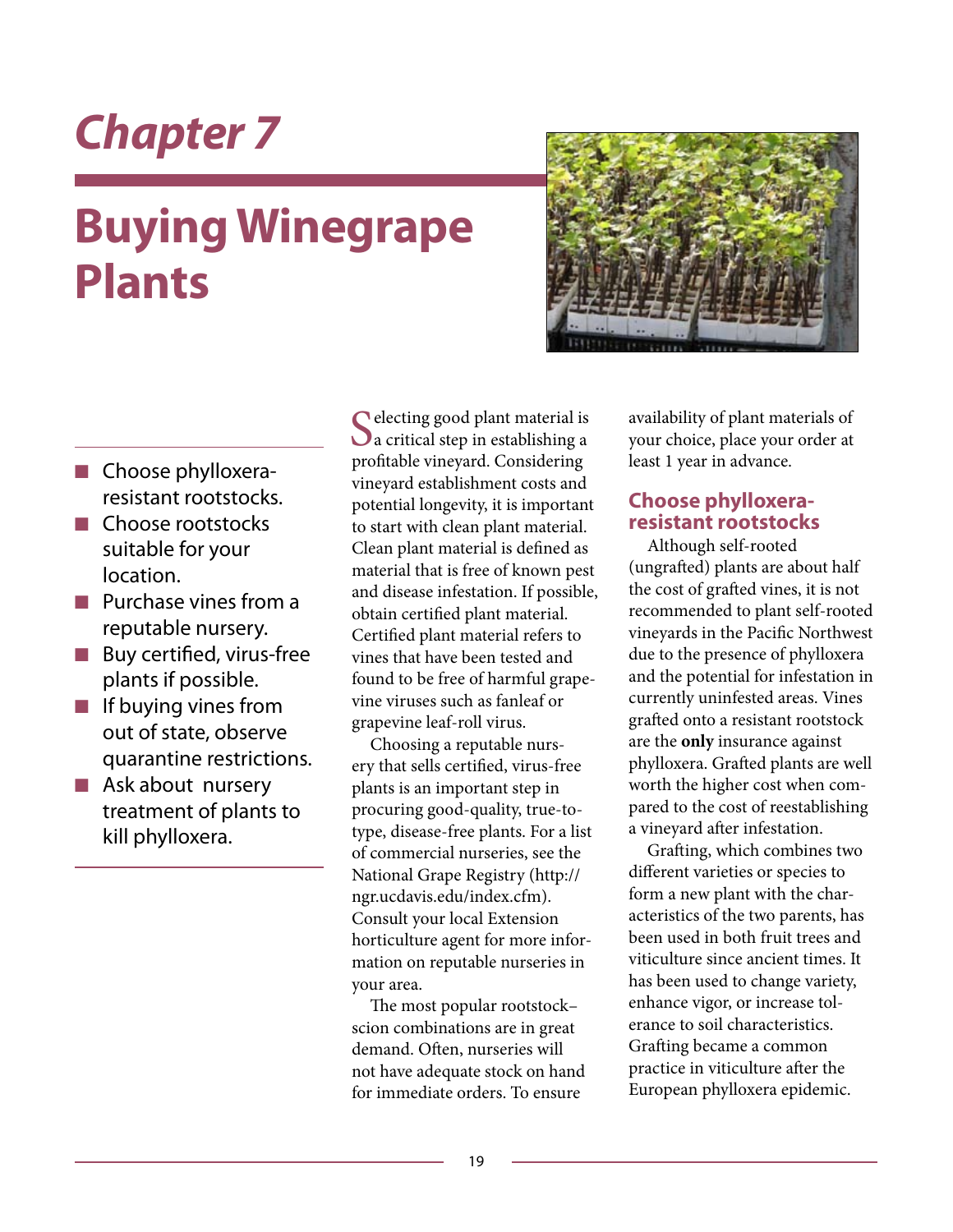Laliman, the French viticulturist, was the first to suggest grafting susceptible wine varieties to rootstock of resistant American *Vitis* species. The rapid adoption of this practice led to a chaotic period from 1880 to 1930, when nurseries offered a confusing assortment of rootstocks. The use of inappropriate rootstocks caused new problems, particularly lime-induced chlorosis. Extensive research on rootstocks after 1950 revealed that several aspects of scion (the grafted vine) behavior depend on features of the rootstock. These include adaptation to growing conditions, susceptibility to mineral deficiencies or toxicities, tolerance to soilborne pests and diseases, vigor, productivity, and fruit quality. After more than a century of experimenting with rootstocks in Europe and throughout the world, a considerable amount of information on rootstock performance is now available.

There now are many types of grafted rootstocks from which to choose. The choice of a rootstock for a particular location depends on complex interactions among soil type and depth, soil physical and chemical properties, pests, diseases, water availability, and environmental factors. Thus, onsite evaluation is imperative for rootstock selection. For more information on selection of rootstocks for phylloxera resistance and other qualities, see OSU Extension publication *Grapevine Rootstocks for Oregon Vineyards*, EM 8882 (http://extension. oregonstate.edu/catalog/pdf/em/ em8882.pdf).

### **Interspecific hybrid grape cultivars**

Some American hybrid grapes are grown in the Pacific Northwest, including cultivars such as Marechal Foch and Baco noir. Many of these hybrid cultivars have both American *Vitis* species and *Vitis vinifera* species in their genetic lineage. Therefore, rootstocks may be required to avoid the susceptibility of these vines to attack by phylloxera over time.

#### **Plant type**

Nurseries sell dormant fieldgrown and greenhouse (green) potted plants. Green plants need to be hardened off before planting and may need more careful irrigation after planting. Check with nurseries for availability and recommendations.

### **Grade**

Dormant, field-grown plants are available in two grades, based mainly on plant size. Check with nurseries for availability and costs for specific cultivars or clones.

### **Purchasing plant materials out of state**

The Oregon Department of Agriculture has a grape quarantine against grape phylloxera. If you plan to purchase plants from nurseries outside Oregon, you must follow these regulations.

Grape plant material imported into Oregon *must* be accompanied by a phytosanitation certificate that certifies the plants are free from any "known disease or infestation." Rooted grape plants may

be imported only if they have grown in soilless, sterile media.

For more information and the specific details of the quarantine, contact the Oregon Department of Agriculture, or see the quarantine rules online (http://www.oregon. gov/ODA/PLANT/docs/pdf/ quar\_grape.pdf).

### **Purchasing plant materials in Oregon**

The above requirements do not apply to plant material purchased in Oregon. Ask the nursery about the health status of vines you purchase and always purchase from a reputable source. For a list of reputable nurseries, contact your local Extension horticulture agent or visit the National Grape Registry Online (http://ngr.ucdavis.edu/ index.cfm).

Plants purchased from Oregon grapevine nurseries commonly are field-grown. Nursery inspectors check plants for phylloxera or symptoms of infestation in the winter when plants are dug. However, it is very difficult to find phylloxera, particularly in winter, and no certification or inspection method is without error.

As insurance against phylloxera infestation, some nurseries treat plants with a hot water dip or insecticide to kill phylloxera that may be present. Treated plants may cost more. To be effective, plants must be dipped for 5 minutes at 110°F (to warm the roots) and for 5 minutes at 125°F to kill phylloxera. Research has shown that this treatment eradicates phylloxera without harming dormant plants (Stonerod and Strik 1996).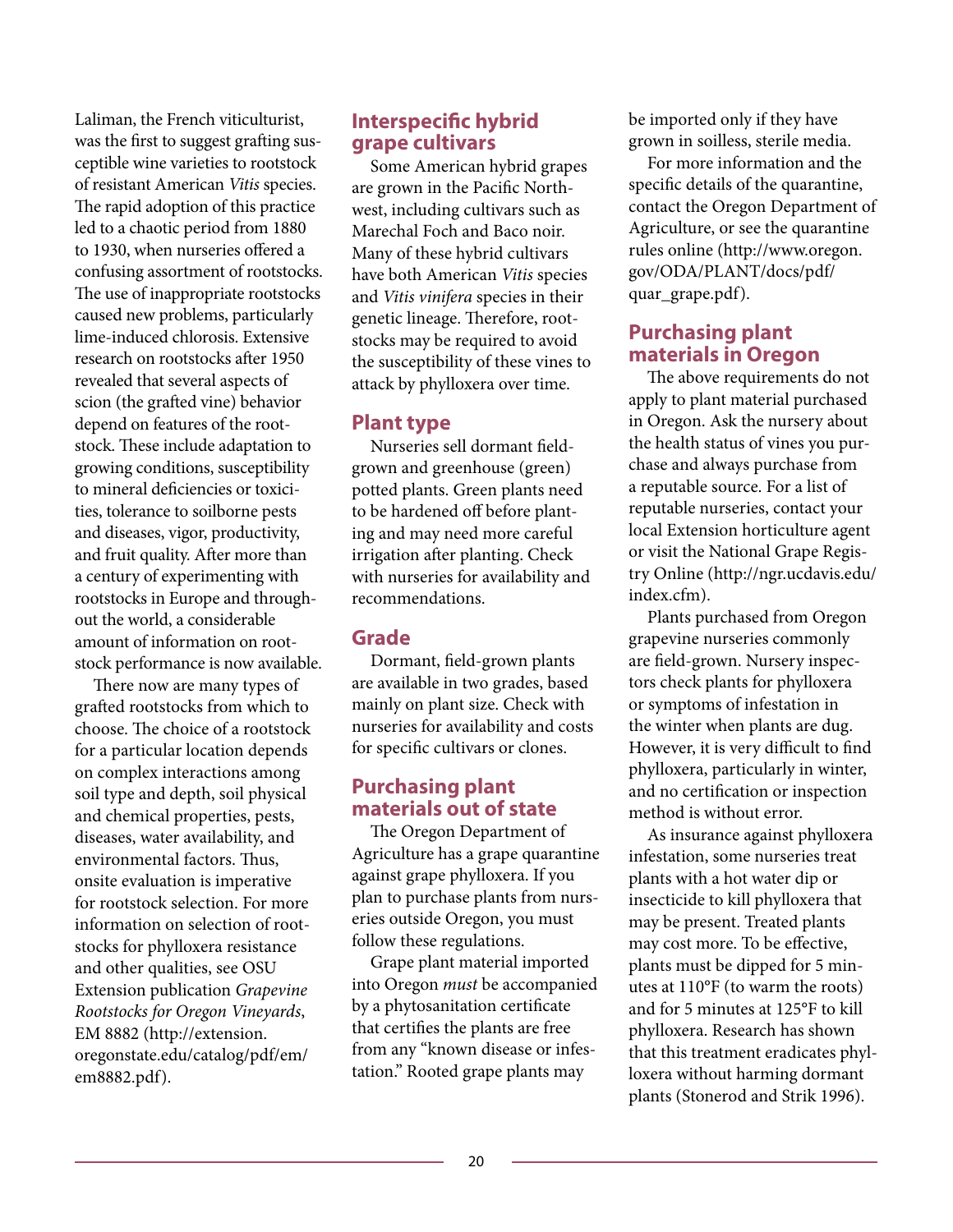### **Conclusion**



Thile phylloxera can be devastating for commercial viticulture, it can be managed with the use of resistant rootstocks.

This publication discusses ways to avoid infestation in phylloxerafree sites. However, it is important to note that phylloxera has been identified in vineyards in nearly all regions of the state, and it is only a matter of time before uninfested vineyards will be infested. This is in part due to the rigorous sanitation requirements needed for prevention and isolation. Only portions of eastern Oregon are believed to be phylloxera free. However, that region likely will eventually succumb to infestation. This has been the case in every area of the world, even with strict sanitation efforts and quarantines.

The only way to avoid phylloxera infestation is to use resistant rootstocks. When planting a new vineyard, plant only vines grafted to phylloxera-resistant rootstocks. For existing own-rooted vineyards, the only line of defense is to replant to vines grafted to phylloxera-resistant rootstocks. When planting or replanting, obtain

certified plant material if possible and always purchase from reputable nurseries.

If own-rooted vines in an established vineyard exhibit decreased productivity (yield and canopy growth), thoroughly analyze the vines and the vineyard site. Many factors can result in reduced yield and vine growth, including mite infestation, high nematode populations, drought stress, nutrient deficiencies, virus, or other diseases. Sampling for phylloxera and testing for other problems for example, soil nutrient status or nematodes—may reveal that a vineyard has more than one problem. Talk to your local OSU Extension faculty or field rep/ consultant for more information. By diagnosing as many factors as possible, you can mitigate multiple problems through site renovation, relocation, and selection of appropriate rootstocks.

Phylloxera sampling is discussed in Chapter 3. For assistance in identifying phylloxera samples and assessing management practices, contact the resources listed on page 22.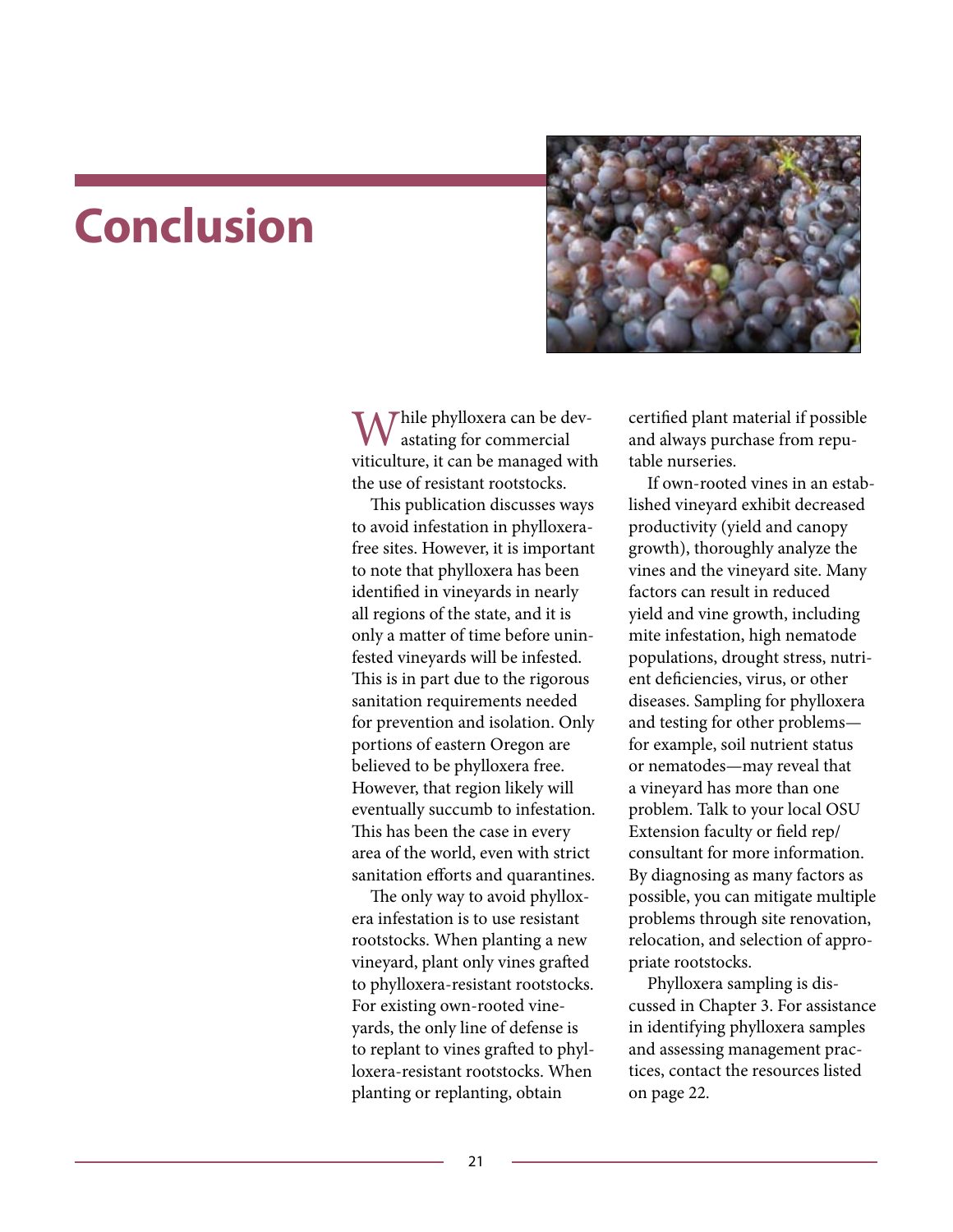### **Local grower resources in commercial viticulture**

Local Oregon State University Extension offices throughout the state may be able to assist in phylloxera diagnosis and management. Please contact the following individuals for assistance or more information.

| <b>AVA</b>       | <b>OSU Extension county office</b>                                              | <b>Extension agent</b>         | Phone        |
|------------------|---------------------------------------------------------------------------------|--------------------------------|--------------|
| Umpqua Valley    | Douglas<br>http://extension.oregonstate.edu/douglas/                            | <b>Steve Renquist</b>          | 541-672-4461 |
| Southern Oregon* | Jackson/Josephine<br>http://extension.oregonstate.edu/sorec/                    | Marcus Buchanan<br>Rick Hilton | 541-776-7371 |
| Columbia Gorge   | Hood River<br>http://extension.oregonstate.edu/hoodriver/                       | Steve Castagnoli               | 541-386-3343 |
| Walla Walla      | Umatilla, Milton-Freewater<br>http://extension.oregonstate.edu/umatilla/<br>m f | Clive Kaiser                   | 541-938-5597 |

*\*Includes the AVAs of the Umpqua, Rogue, Illinois, and Applegate valleys.*

For specific information on entomology and verification of phylloxera infestation, contact the following.

| OSU main campus                                                                                      | <b>Phone</b> |
|------------------------------------------------------------------------------------------------------|--------------|
| Vaughn Walton, horticultural entomologist<br>http://hort.oregonstate.edu/faculty-staff/walton        | 541-737-3485 |
| Patty Skinkis, Extension viticulture specialist<br>http://hort.oregonstate.edu/faculty-staff/skinkis | 541-737-1411 |